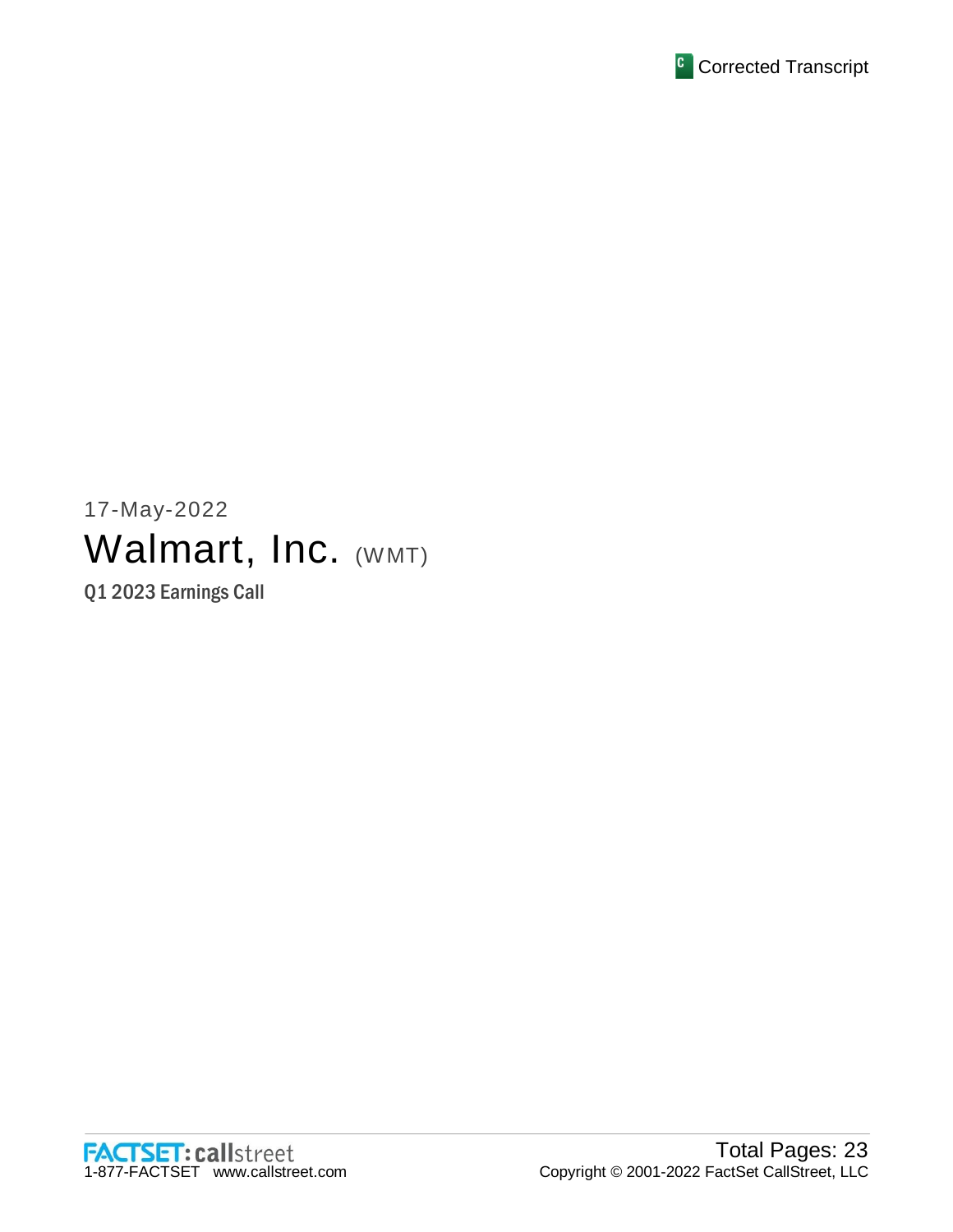## **CORPORATE PARTICIPANTS**

Daniel Binder Senior Vice President, Corporate & Enterprise FP&A and Investor Relations, Walmart, Inc.

C. Douglas McMillon President, Chief Executive Officer & Director, Walmart, Inc.

Brett M. Biggs Chief Financial Officer & Executive Vice President, Walmart, Inc. John R. Furner President & Chief Executve Officer, Walmart US, Walmart, Inc.

Kathryn J. McLay President and Chief Executive Officer, Sam's Club, Walmart, Inc.

Judith McKenna President & Chief Executive Officer-Walmart International, Walmart, Inc.

## **OTHER PARTICIPANTS**

Simeon Ari Gutman Analyst, Morgan Stanley & Co. LLC

Karen Short Analyst, Barclays Capital, Inc.

Robert Drbul Analyst, Guggenheim Securities LLC

Stephanie Wissink Analyst, Jefferies LLC

Gregory Melich Analyst, Evercore ISI

Michael Lasser Analyst, UBS Securities LLC

Peter S. Benedict Analyst, Robert W. Baird & Co., Inc.

Kate McShane Analyst, Goldman Sachs & Co. LLC

Christopher Horvers Analyst, JPMorgan Securities LLC Robert F. Ohmes Analyst, BofA Securities, Inc.

.....................................................................................................................................................................................................................................................................

Oliver Chen Analyst, Cowen & Company

Rupesh Parikh Analyst, Oppenheimer & Co., Inc.

Michael Baker Analyst, D.A. Davidson & Co.

Robert Moskow Analyst, Credit Suisse Securities (USA) LLC

Chuck Grom Analyst, Gordon Haskett Research Advisors

Paul Lejuez Analyst, Citigroup Global Markets, Inc.

Ben Bienvenu Analyst, Stephens, Inc.

Scot Ciccarelli Analyst, Truist Securities, Inc.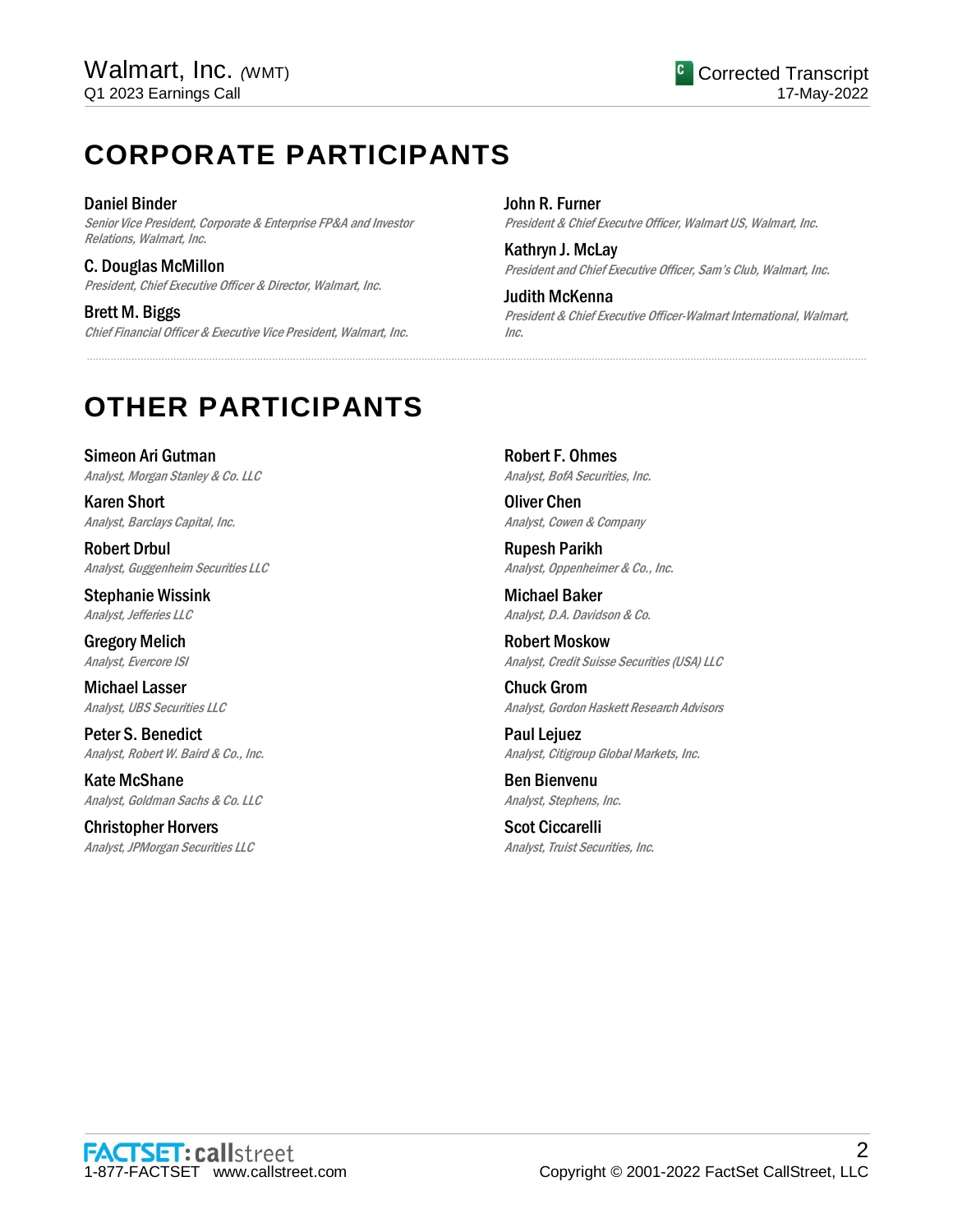## **MANAGEMENT DISCUSSION SECTION**

**Operator**: Greetings. Welcome to Walmart's Fiscal Year 2023 First Quarter Earnings Call. At this time, all participants are in listen-only mode. A question-and-answer session will follow the formal presentation. [Operator Instructions] Please note, this conference is being recorded.

I'll now turn the conference over to Dan Binder, Senior Vice President, Investor Relations. Dan, you may begin. .....................................................................................................................................................................................................................................................................

## Daniel Binder

Senior Vice President, Corporate & Enterprise FP&A and Investor Relations, Walmart, Inc.

Thank you, Rob. Good morning, and welcome to Walmart's first quarter fiscal 2023 earnings call. I'm joined by members of our executive team, including Doug McMillon, Walmart's President and CEO; Brett Biggs, Executive Vice President and Chief Financial Officer; John Furner, President and CEO of Walmart US; Judith McKenna, President and CEO of Walmart International; and Kat McLay, President and CEO of Sam's Club. In a few moments, Doug and Brett will provide you an update on the business and discuss first quarter results. That will be followed by our question-and-answer session.

Before I turn the call over to Doug, let me remind you that today's call is being recorded and will include forwardlooking statements. These statements are subject to risks and uncertainties that could cause actual results to differ materially from these statements. These risks and uncertainties include, but are not limited to, the factors identified in our filings with the SEC.

Please review our press release and accompanying slide presentation for a cautionary statement regarding forward-looking statements as well as our entire Safe Harbor statement and non-GAAP reconciliations on our website at stock.walmart.com.

It is now my pleasure to turn the call over to Doug McMillon.

## C. Douglas McMillon

President, Chief Executive Officer & Director, Walmart, Inc.

Good morning. Thank you for joining us to hear about our results. We had a good quarter from a top-line point of view. Sales for the period were ahead of what we expected across all segments, and we're pleased with the momentum we see so far in Q2. The bottom line was below our expectations due primarily to three areas that negatively affected operating income in our US businesses, both in Walmart and Sam's Club. Each of these items represents about one-third of our overall profit miss.

.....................................................................................................................................................................................................................................................................

The first item is wage expense. As the Omicron variant case count declined rapidly in the first half of the quarter, more of our associates that were out on COVID leave came back to work faster than we expected. We hired more associates at the end of last year to cover for those on leave, so we ended up with weeks of overstaffing. That issue was resolved during the quarter primarily through attrition.

The second item relates to our general merchandise inventory level primarily in Walmart US. GM was a lower percentage of total sales in Q1 resulting in an unfavorable gross margin mix. We also had higher costs for containers and storage, and we've taken and are taking steps to contain those cost pressures to the first half of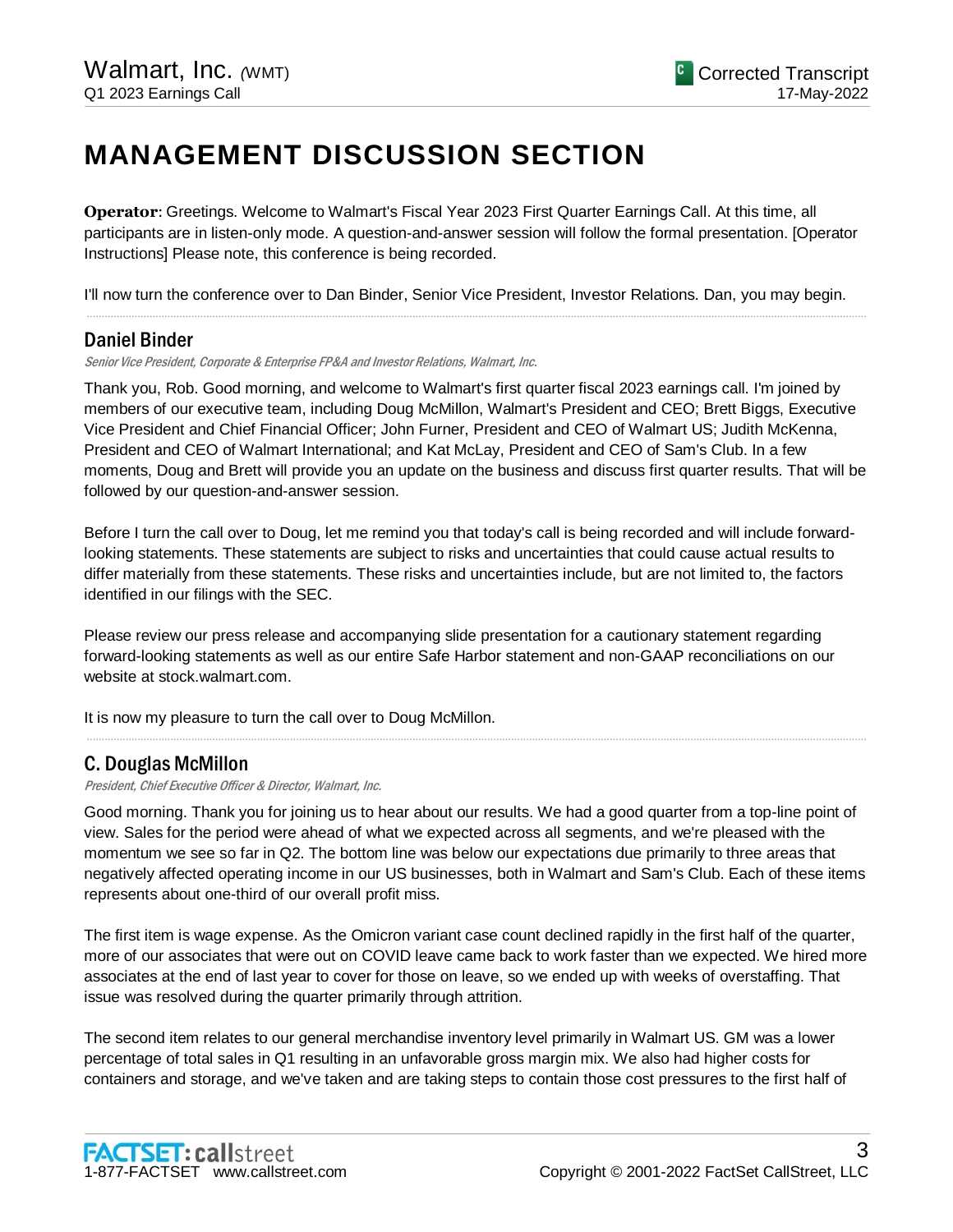this year. The third item is related to fuel costs and our supply chain. So those are the three items. And now, I'll share more detail on each to help provide clarity.

As for wages and staffing in the US, we had nearly all associates on COVID leave return in February. We expected the Omicron curve to be steep on the back side, but given that we needed more associates to cover in January, it just took some time over March and April to get wage costs in line with sales. We're now staffed in a way that supports our top-line performance.

As it relates to Walmart US general merchandise sales, we knew that we were up against stimulus dollars from last year, but the rate of inflation in food pulled more dollars away from GM than we expected as customers needed to pay for the inflation in food. We like the fact that our inventory is up because so much of it is needed to be in-stock on our side counters, but a 32% increase is higher than we want. We'll work through most or all of the excess inventory over the next couple of quarters.

We started being aggressive with rollbacks in apparel, for example, during Q1. Even with reduced prices, the apparel margin can still be helpful to our overall mix.

As we managed the quarter, we generally passed on cost increases from suppliers at the category cost of goods level but fuel costs accelerated during the quarter faster than we were able to pass them through, creating a timing issue. Fuel ran over \$160 million higher for the quarter in the US than we forecasted. We made progress matching pricing to the increased costs as the quarter progressed, and while we expect some gross margin pressure in Q2, we expect an improvement over Q1.

We're not happy with the profit performance for the quarter, and we've taken action, especially in the latter part of the quarter, on cost negotiations, staffing levels, and pricing, while also managing our price gaps.

While we've experienced high levels of inflation in our international markets over the years, US inflation being this high and moving so quickly both in food and general merchandise is unusual. We'll control what we can control, reduce our inventory level, and keep prices as low as we can, especially on opening price-point food items, while improving our profit performance.

Inflation is playing a role in the top and bottom line, and the pace of change created a timing issue for us in Q1. We're adjusting to the mix change and operational costs. Importantly, we expect the solid top-line performance to continue and we're taking up sales guidance for the year. Customers and members are coming to us for value.

I'd like to highlight our international team and their performance. We had strong top-line performance and managed the quarter very well across the markets. Our biggest international pressure point is related to the COVID lockdowns in China, which created operational and financial pressure. Our teams did a great job of pivoting to serve customers and members through delivery. They stepped-up as stores and clubs closed and demand for delivery spiked. Overall, the international segment had another good quarter.

We're making progress executing our strategy. The flywheel we're building is better for customers and members, and the more diversified approach to profitability is making the company stronger. We're excited about our newer businesses and our plans to automate much of the supply chain. We're committed to our 4% top-line growth and greater than 4% profit growth algorithm. Our strategy and mid- to long-term financial plans support that despite the turbulence we're managing through today.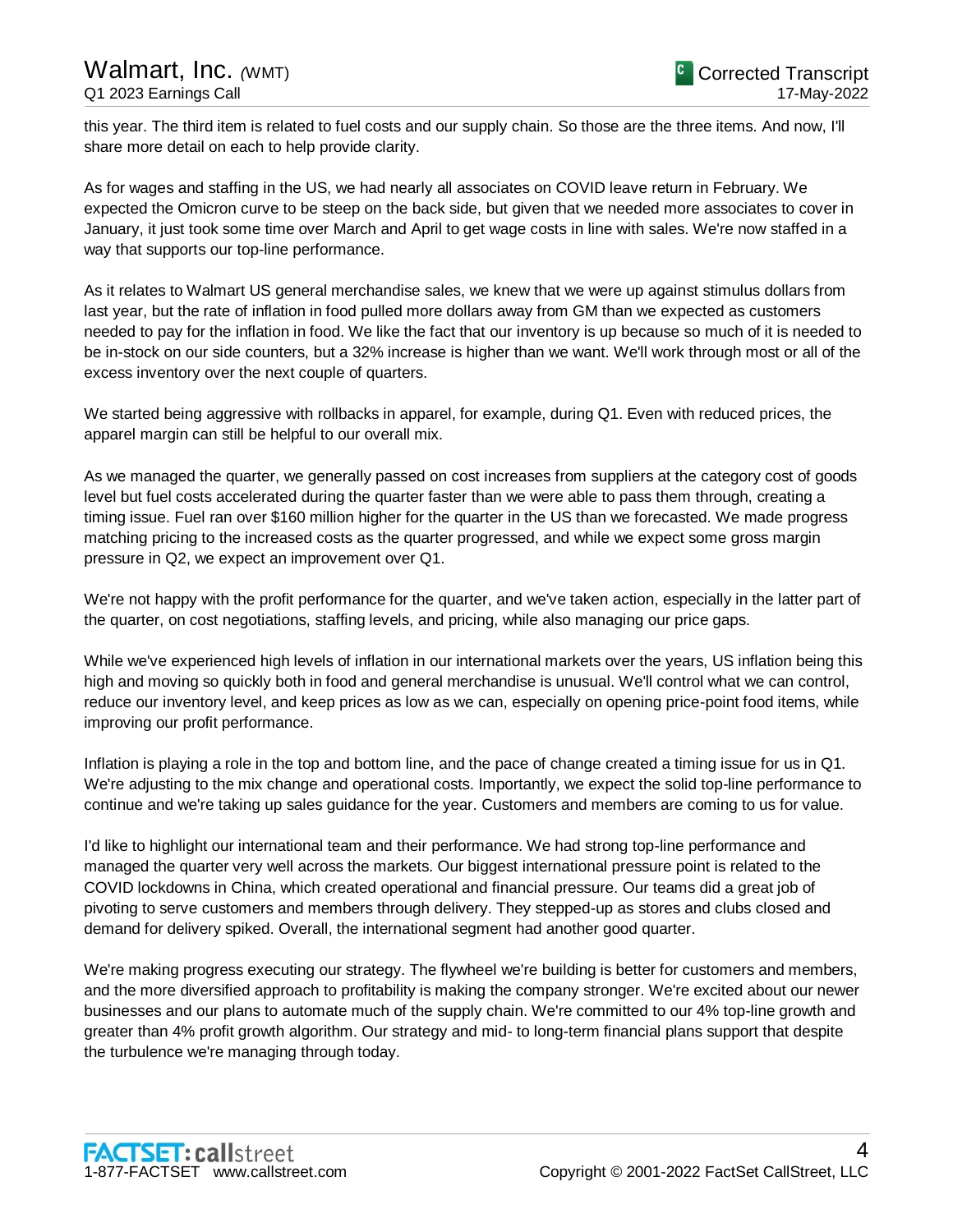Globally, we continued to build new, mutually reinforcing businesses. As we grow in areas like Marketplace, that leads to growth in fulfillment services and advertising income. Our B2C relationships lead to complementary B2B relationships, which strengthen our P&L. The number of Marketplace sellers we have continues to grow, and growth in Walmart Connect and Flipkart Ads was strong for the quarter.

Walmart GoLocal continues to add new partners for our delivery platform, and we've now reached more than 1,600 delivery points in the US. We recently increased the Walmart+ benefit for fuel to up to \$0.10 and expanded the number of participating fuel locations to more than 14,000 including Exxon and Mobil stations.

Our health and wellness work continues. In the US, we announced an expansion of Walmart Health into Florida with the opening of four new locations and one more on the way.

In India, the launch of Flipkart Health+ following our acquisition of online pharmacy platform, SastaSundar.com, is enabling us to increase access to affordable care in that country. The team recently launched the Flipkart Health+ app, which is available on low bandwidths so it's useable for more people in more cities. And in Canada, we're growing our number of primary care clinics to 87, and in partnership with TELUS Health, we'll launch digital pharmacy services.

We're also making progress with financial services. In India, PhonePe recently processed more than 100 million transactions in a single day. With annualized total payment value of about \$770 billion, it's one of the fastestgrowing businesses in this space.

I also like what we're doing in Mexico with our digital wallet, Cashi. In the US, through our JV with Ribbit Capital, we completed the acquisitions of two fintech businesses, One Finance and Even, and combined those businesses under the ONE brand. Around the world, we can help our customers and members transact seamlessly, digitally, and help them strengthen their lives financially.

Now, I'll briefly comment on each segment before Brett adds additional detail. In Walmart US, our sales performance was ahead of plan and we continued to gain share in grocery. Inflation is lifting the average ticket and our transaction count in stores went up slightly versus last year. Overall basket size is up as you would expect, but units per basket are down a bit. Price leadership is especially important right now and one-stop shopping becomes more than just convenience when people are paying over \$4 a gallon for fuel.

Overall, eCommerce growth increased about 1% for the quarter. We're making progress on the eCommerce experience as in-stock improves and the team continues to improve on the app and site experience and delivery accuracy and speed.

Our eCommerce operations were affected early in the quarter as we lost one of our largest fulfillment centers to a fire which created some cost inefficiencies for us. The buildings were destroyed but thankfully and most importantly, no one was hurt. The loss did put strain on our system, however. The team quickly reacted to utilize our stores and spread volume to our other FCs to fulfill eCommerce orders. I'm proud of the team for moving so quickly to keep orders flowing to our customers.

Moving to Sam's Club US, we continued to drive strong comp sales on a one- and two-year basis with strength across most categories. Transactions were up in Q1, overall membership count continued to grow, Plus member penetration reached another all-time high, and we saw good growth in eCommerce. Profitability was negatively affected by the areas I mentioned earlier.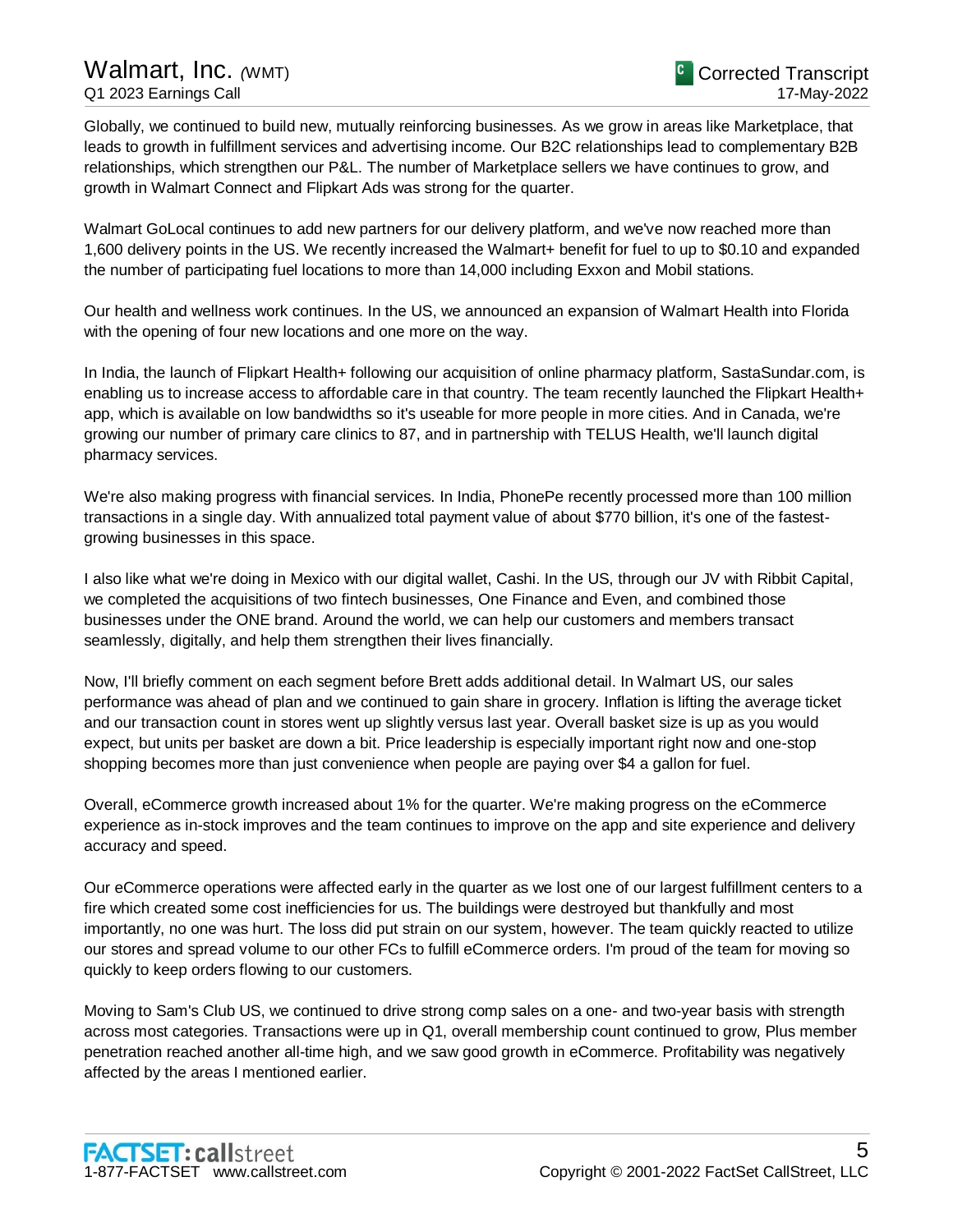Walmart International continues to build on the momentum from last year with strong comp sales across markets and strong growth in eCommerce. I visited our teams in stores in Mexico and Canada since the first of the year. The progress they're making on building out our flywheel capabilities is impressive, from financial services and healthcare that I mentioned earlier, to marketplace expansion and advertising, the teams are moving quickly.

I also like the example from Mexico where we have a MXN 200 pesos per month unlimited internet option that's helping customers access the benefits of the digital economy that would otherwise cost them three times that price.

In summary, around the world, we're still living in environments with COVID present and navigating the economic and other impacts to deliver for customers and members. As always, our associates are doing a great job, and we're grateful to them. We continue to change and strengthen our company and position it for a strong future.

Thank you for your interest in our company. We hope to see you at our annual Associate and Shareholder Celebration in a couple of weeks.

As I turn it over to Brett, I want to pause and say a big thank you to him. Brett made significant contributions to our company and all parts of our business for many years. He has represented our associates, our investors, and our company so well. His knowledge, astute judgment, and character have made him a pleasure to work with. Thank you, partner.

.....................................................................................................................................................................................................................................................................

With that, I give you Mr. Biggs.

## Brett M. Biggs

Chief Financial Officer & Executive Vice President, Walmart, Inc.

Thanks, Doug. In the first quarter, we faced some new challenges as well as some that were more pervasive than anticipated. Of course, we've been in a very fluid environment for more than two years, and I'm proud of the way the company has performed during that time.

Q1 sales were strong across all segments and the strength has continued in the start of Q2, reinforcing Walmart wins with customers in even the most unique environments. The first quarter was one of the most challenging periods yet related to supply chain disruptions, increased costs, and persistently high inflation.

There are some things that were unique to the first quarter like some labor scheduling inefficiency as US associates returned more quickly than expected from COVID-19 leave, and some things that will likely be more persistent than anticipated when we gave guidance at the start of the year.

As Doug mentioned, during the quarter, particularly in the middle of the quarter, we weren't able to fully address or pass along some of the cost increases that impacted profit more than expected. We're now managing those costs and passing them along more effectively.

The costs related to inventory and fuel prices in the US will stretch some into Q2, but the scheduling-related costs have been mitigated. Most of the increased inventory and related costs were related to buying over the past several quarters with a keen focus on in-stock, and now we're in a short period of rightsizing it.

The current sales strength and warmer weather in the US give us confidence in our ability to work through this fairly quickly and strategically.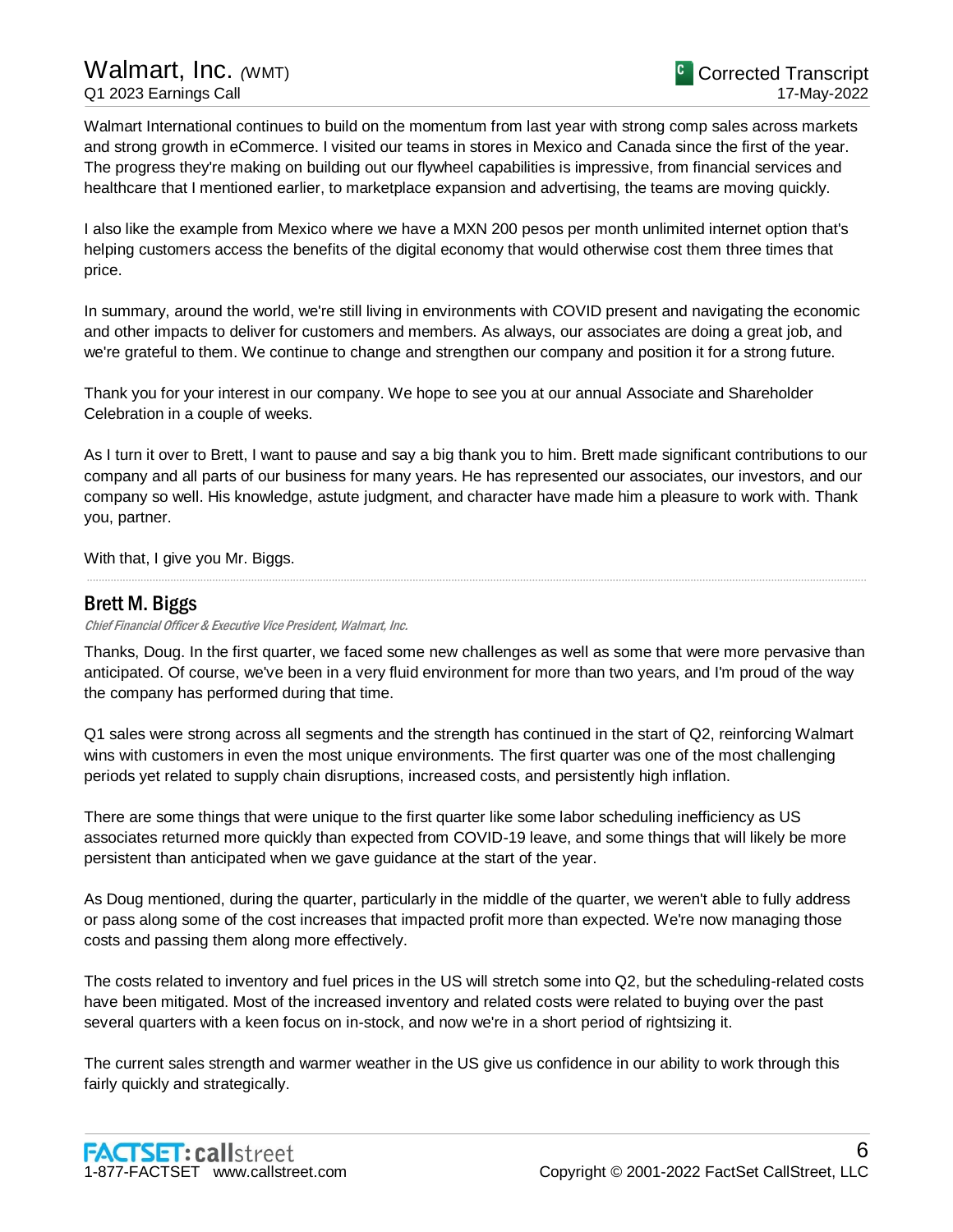## Walmart, Inc. *(*WMT) Q1 2023 Earnings Call

Our market position is strong, and our business model was built to weather times like this when customers are making more real-time choices. We're there for them and we'll continue to provide great value while managing the business in a way that's also good for shareholders. We'll continue to reduce costs where we can and manage pricing in a way that preserves competitive price gaps, while managing the bottom line and passing on costs where they appear to be less temporary in nature.

Our expectations for the top and bottom line growth algorithm remains structurally unchanged. As we navigate the current environment, we continue to make great progress building our flywheel and executing our long-term strategy. For example, the global advertising business grew over 30% in Q1. I'm excited about what is ahead and what it means for customers as we more actively engage with them in different areas of their lives and deepen those relationships.

Now, let's get into some additional Q1 details. As a reminder, my comments today will exclude the effect of last year's international divestitures.

We delivered strong top-line results in the first quarter, with total constant currency revenue up more than 6% reflecting healthy growth in each segment. Walmart US gained grocery market share and had higher average ticket despite lapping last year's significant benefits from US stimulus. International was led by Mexico and Canada, while Sam's Club US delivered the ninth consecutive quarter of double-digit comp growth, excluding fuel and tobacco.

First quarter gross margin rate decreased 89 basis points versus last year due in part to pressure at Sam's Club from supply chain costs, fuel mix, inflation, and markdowns caused by inventory delays. Walmart US gross margin rate was down 38 basis points with more than 75% of the decline related to higher-than-expected supply chain, fuel, and eCommerce fulfillment costs.

While we did see some supply chain improvement early in the quarter, the war in Ukraine and ongoing COVID impacts in various parts of the world including China led to increased challenges.

While sales were ahead of plan in Q1, the category mix in the US was heavier in food and consumables, as spending shifted somewhat away from more discretionary items including categories impacted by unseasonably cool weather such as apparel, patio furniture, and landscaping supplies. We remain very bullish on our food and consumables business.

Consumers are feeling inflation pressures as evidenced by an increase in grocery private brand penetration. The category mix shift along with increased inventory, some of which was delayed in arriving, led to higher than normal markdowns for general merchandise. In Q1, unexpected markdowns pressured Walmart US gross profit by about \$100 million. We expect the inventory position to improve as we go through Q2.

SG&A expenses deleveraged 39 basis points primarily due to increased US wage costs partially offset by lower total COVID costs versus last year. We expected higher labor costs at Walmart US due to the hourly associate wage increase announced last year.

As mentioned, Q1 profit declined more than expected with operating income down 20% and adjusted EPS down 20% to \$1.30. Operating cash flow was also lower-than-expected at negative \$3.8 billion. This is due to several factors including higher inventory amounts with about half of the increase due to inflation, lower operating income, and the timing of certain payments and payables due to inventory delays. Given our confidence in selling through the inventory, I feel confident about operating cash flow getting back on track as we go through the year.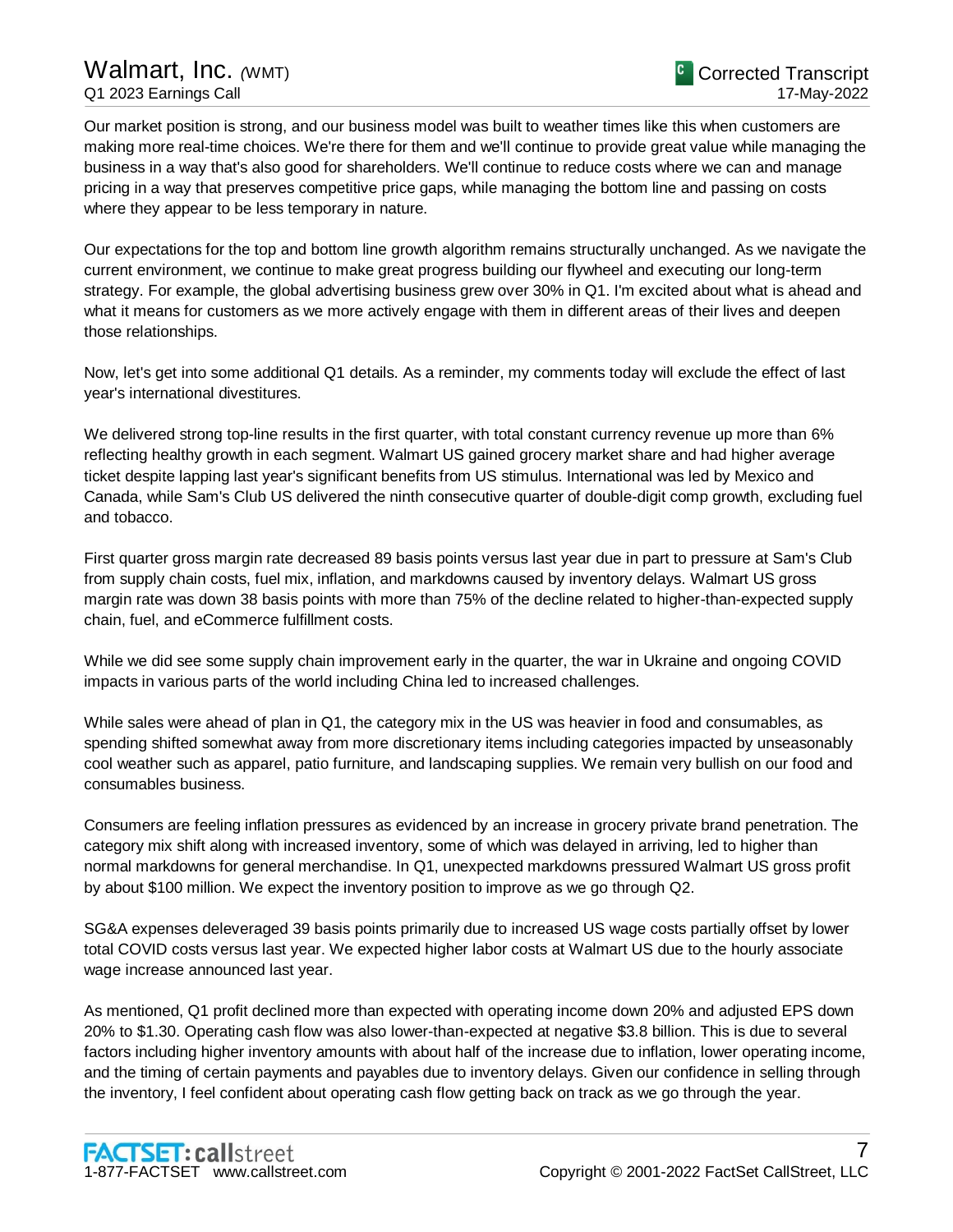Now let's discuss segment results. Walmart US comp sales excluding fuel grew 3% and were up 9% on a twoyear stack reflecting strong food sales, which were up low-double digits. As mentioned previously, general merchandise sales were softer, but still increased high-single digits on a two-year stack. Transactions were flat versus last year, while average ticket increased 3%. eCommerce sales grew 1% against strong gains last year as customers continue returning to stores.

We're making strong progress in many of our newer higher-margin initiatives. The Walmart Connect advertising business continues to scale as we expand self-serve capabilities and offerings. Our new data monetization business, Walmart Luminate, continues to accelerate with over 75% growth quarter-over-quarter, as more supplier partners collaborate with merchandisers to utilize new customer insights in our platform.

We also continue to expand our Walmart GoLocal delivery as a service business with new partnerships announced during Q1. In addition, we held grand openings of four new Walmart Health centers in Florida and will open another one next month as we continue to expand access to affordable quality care.

ONE, our strategic fintech partnership with Ribbit Capital, closed on the One Finance and Even transactions which sets the foundation for growth. Collectively, these initiatives represent large revenue and profit opportunities over the next several years.

Gross margin pressure and expense deleverage led to a decline in operating income of about 18%. Inventory increased about 33% due to inflation and aggressive inventory buys over the past few quarters.

International sales were strong, up 8% in constant currency, with Mexico and Canada leading the way. eCommerce sales in constant currency grew 22% on top of strong gains last year with growth of 86% on a twoyear stack. Comp sales in Mexico increased 9% with strong growth in stores as well as eCommerce sales, which grew nearly 20% in Q1 and 185% on a two-year stack.

In Canada, comp sales were up 7.7%, while in China, growth was slower than expected, but comps still increased more than 4% led by eCommerce growth of nearly 90%.

Flipkart had another good sales quarter with solid trends in monthly active customers and users. We're also pleased with the strong growth of PhonePe with annualized TPV of over \$750 billion as the team continues to launch new customer offers such as the recent expansion of insurance offerings to include health, auto, and ATV coverage.

International operating income at constant currency declined nearly 13% primarily due to lower gross profit in China reflecting increased markdowns and higher eCommerce penetration during the quarter, as well as investments in eCommerce across the portfolio.

Sam's Club had another strong sales quarter with comp sales up 10.6% excluding fuel and tobacco, an increase of about 21% on a two-year stack. Transactions increased 10% and ticket was slightly positive. eCommerce sales grew 22%. Membership income was up 10.5% with another record in member counts. Operating income was down 20% as the gross margin pressure I mentioned previously was partially offset by higher membership income, fuel profit, and expense leverage.

Now let's turn to guidance, which will be discussed ex-divestitures. While we don't typically update guidance at the end of Q1, we felt it was appropriate given the current environment and the profit miss in Q1. We're behind for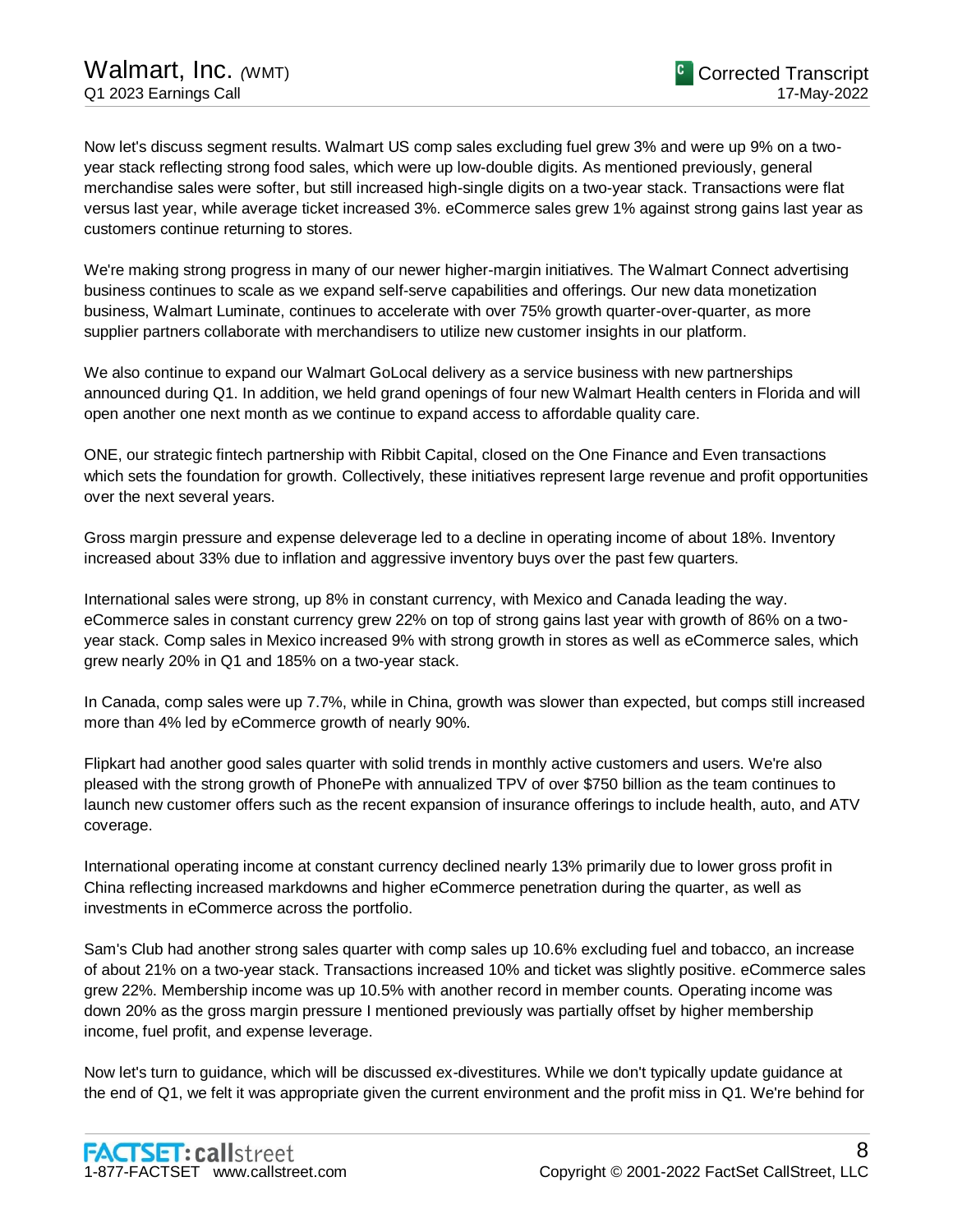the year, but we're also just one quarter into the year, with time and options in front of us. The team's focus is still on the original profit guidance.

Based on our continuing strong top-line, we feel good about our ability to deliver full year sales growth in excess of our original guidance. We now expect consolidated net sales growth excluding divestitures to be 4.5% to 5%. We expect Walmart US comp sales growth of about 3.5% for the year versus the original guidance of slightly above 3%. However, as a result of the higher than anticipated costs we saw in Q1 and the expectation of some of that to continue, growing operating income at our original guidance more than sales growth is challenging.

We now expect operating income and EPS to be relatively flat year-on-year. As is our usual practice, we'll update you on our progress as we finish Q2.

For Q2, we expect net sales growth of over 5% including comp sales growth of 4% to 5% for Walmart US. As our confidence builds in our ability to manage cost increases more efficiently, operating income and EPS are expected to be flat to slightly up.

In closing, I'm pleased with the top-line momentum we're seeing across the business. While Q1 profit was lower than expected, during this dynamic and challenging environment, I'm proud of how our teams continue to be laser-focused on serving customers and taking care of shareholders.

.....................................................................................................................................................................................................................................................................

Now, we'd be happy to open up the call for your questions.

## **QUESTION AND ANSWER SECTION**

**Operator**: Thank you. At this time, we'll now be conducting a question-and-answer session. [Operator Instructions] Thank you. And our first question is from the line of Simeon Gutman with Morgan Stanley. Please proceed with your question.

.....................................................................................................................................................................................................................................................................

#### Simeon Ari Gutman

Simeon Ari Gutman<br>
Analyst, Morgan Stanley & Co. LLC  $\mathcal Q$ 

Good morning, everyone. I have one question and one follow-up. My first question is on the health of the consumer. I'm curious what your assessment is if the consumer is getting marginally weaker, staying about the same? You mentioned there were some mix shifts in your quarter, but you also said that you're adjusting pricing and you raised your sales guidance, so it would seem that maybe the consumer isn't getting weaker?

.....................................................................................................................................................................................................................................................................

#### C. Douglas McMillon

**C. Douglas McMillon**<br>President, Chief Executive Officer & Director, Walmart, Inc.  $\mathcal{A}$ 

Hey, Simeon. This is Doug, and John or Brett may want to add some color too. I think it's important to recognize that there's more than one consumer. And we serve the whole country. I assume you're talking about the US in particular, so we've got a breadth of customers and they behave differently. As we said in our pre-recorded remarks, for some customers, we are seeing some indications of change throughout the quarter but that's not true for all of them.

.....................................................................................................................................................................................................................................................................

#### John R. Furner

President & Chief Executve Officer, Walmart US, Walmart, Inc.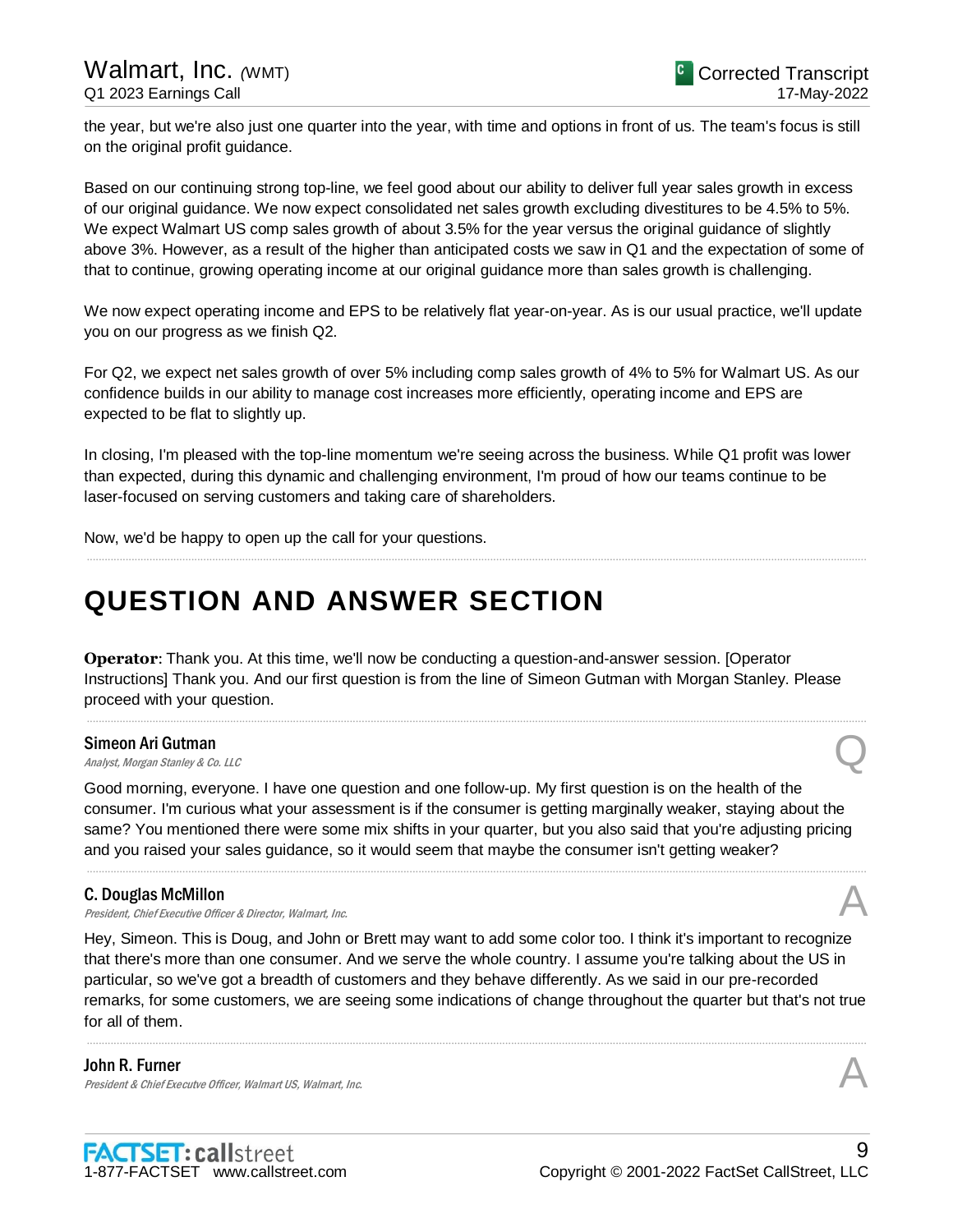Hey, Simeon. Good morning. It's John. Just to reiterate what Doug said, we do serve a wide range of customers and certainly have seen strength in the consumer. We see growth in high-ticket items like game consoles, recently with warmer weather, strength in patio furniture, grills, gardening and hardlines, but we do see some consumers switching.

We see categories like deli, lunch meat, bacon, dairy, where we see customers trading from brands to private brands, so we see both of those things happening at the same time. But as we reported, strong top-line results. We see a wide range of consumer behavior.

.....................................................................................................................................................................................................................................................................

#### Simeon Ari Gutman

Simeon Ari Gutman<br>
Analyst, Morgan Stanley & Co. LLC  $\mathcal{Q}$ 

And maybe the follow-up regarding the guidance change and what happened in Q1. In Q4, the business created this perception that it was being managed pretty agile. You were able to adapt to higher costs and you raised price. Was it in the first quarter that costs were up too quick, or that you were hesitant to move price to the degree that you did in the fourth quarter? It was just such a divergence from how you managed Q4 to Q1 albeit not that you manage it that finely every quarter, so that's what created the surprise I think to us in the profit miss?

.....................................................................................................................................................................................................................................................................

#### C. Douglas McMillon

President, Chief Executive Officer & Director, Walmart, Inc.

Yeah, Simeon, it's more about the speed than it is the other issue. Things moved quickly in the back half of the quarter, and as you mentioned, it sometimes creates a timing issue. So life doesn't begin and end with the quarter dates beginning and end, and we'll manage this as we go through the year, but the mindset and the ability to management haven't changed.

.....................................................................................................................................................................................................................................................................

**Operator**: Thank you. [Operator Instructions] The next question will be coming from the line of Karen Short with Barclays.

.....................................................................................................................................................................................................................................................................

#### Karen Short

**Karen Short**<br>Analyst, Barclays Capital, Inc.  $\bigotimes$ 

Hi. Thanks very much. I wanted to just ask a little bit about the inventory and I ask in the context of how much you fully factored in the risk that the consumer further weakens. And therefore, in that context, how much ability going forward do you have to flex the P&L with respect to or manage I guess the P&L with respect to further markdowns, gross margin risk in the US given your high levels of inventory, but also contemplating the risk of further SG&A deleverage if there is more weakening with the consumer? Thanks.

.....................................................................................................................................................................................................................................................................

#### John R. Furner

President & Chief Executve Officer, Walmart US, Walmart, Inc.

Hey, Karen. Sure. Hey, Karen, it's John. First, I'll just reiterate strong top-line in the first quarter and then our guidance on top-line would reflect our confidence that there will be strength in the top-line.

As you look at what happened in Q1 specifically, we did take on more inventory but we've seen strength as of recently in general merchandise given the warmer weather. We have a large number of rollbacks that are present right now and the customer is responding to both very well. As I said, we have strength in high-ticket items like durables and hardlines and then we do see some switching.

On inventory in particularly, we're up about 33% and the vast majority of that increase is a reflection of both inflation and inventory positioning that improves availability quarter-to-quarter, which we're happy with. And then





10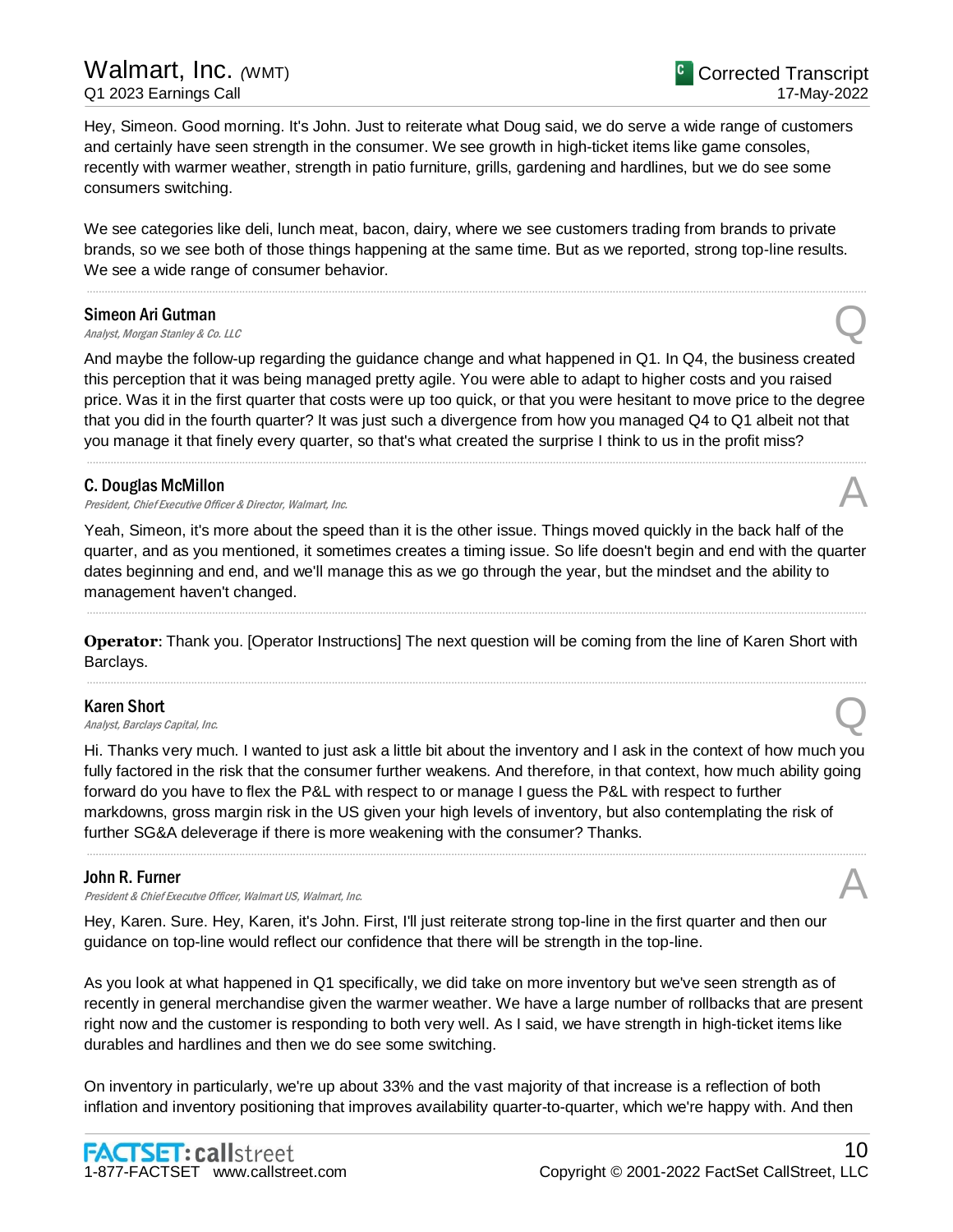we have some inventory, the remaining portion of the increase that we'll have to work through and sell-through over the next couple of quarters. .....................................................................................................................................................................................................................................................................

## Brett M. Biggs

Chief Financial Officer & Executive Vice President, Walmart, Inc.

And Karen, this is Brett. I feel good about the timeliness of how we're handling inventory with rollbacks, the way we're looking at pricing. As we said in our prepared remarks, I think over the next quarter or two, we'll work our way through this, but I feel good about the way we're going to manage through this.

.....................................................................................................................................................................................................................................................................

.....................................................................................................................................................................................................................................................................

**Operator**: Our next question comes from the line of Bob Drbul with Guggenheim. Please proceed with your question.

## Robert Drbul

**Robert Drbul**<br>Analyst, Guggenheim Securities LLC

Hey, good morning. And Brett, congratulations. Going to miss you. Thanks for everything.

My question would be, can you talk about just conversations with your vendors given their strong results? Are you leaning in more on negotiations? Can you just sort of help us understand your mindset at this point? Thanks. .....................................................................................................................................................................................................................................................................

#### John R. Furner

President & Chief Executve Officer, Walmart US, Walmart, Inc.

Hey, Bob. I'll take it. It's John. As we said, we definitely have seen an inventory increase. A large portion of that was planned, but certainly the way we feel about given some of the switching and other things that I mentioned earlier, I mentioned categories like deli, lunch meat, dairy, bacon, where we see switching.

Our team and our suppliers need to do everything we can do to keep costs low so that we could have values for customers that are meaningful. That's the purpose of the company. We're positioned to do well in great economies and economies that aren't as good. So we're going to be positioning ourselves well to take care of our customers going forward and our teams and our suppliers, we both need to do more to help customers out.

.....................................................................................................................................................................................................................................................................

.....................................................................................................................................................................................................................................................................

.....................................................................................................................................................................................................................................................................

.....................................................................................................................................................................................................................................................................

#### C. Douglas McMillon

**C. Douglas McMillon**<br>President, Chief Executive Officer & Director, Walmart, Inc.  $\mathcal{A}$ 

Thanks, Bob. Appreciate it.

Robert Drbul **Robert Drbul**<br>Analyst, Guggenheim Securities LLC

Thank you.

**Operator**: Our next question is from the line of Steph Wissink with Jefferies.

#### Stephanie Wissink

Hi. Good morning, everyone. We have a follow-up question on what you're seeing – or what you have seen throughout the course of the quarter. Any material change in the consumer basket that you think is notable? I know you called out mix shift towards grocery, but any signs that the consumer as the quarter progressed reacted differently than you expected? Thank you.



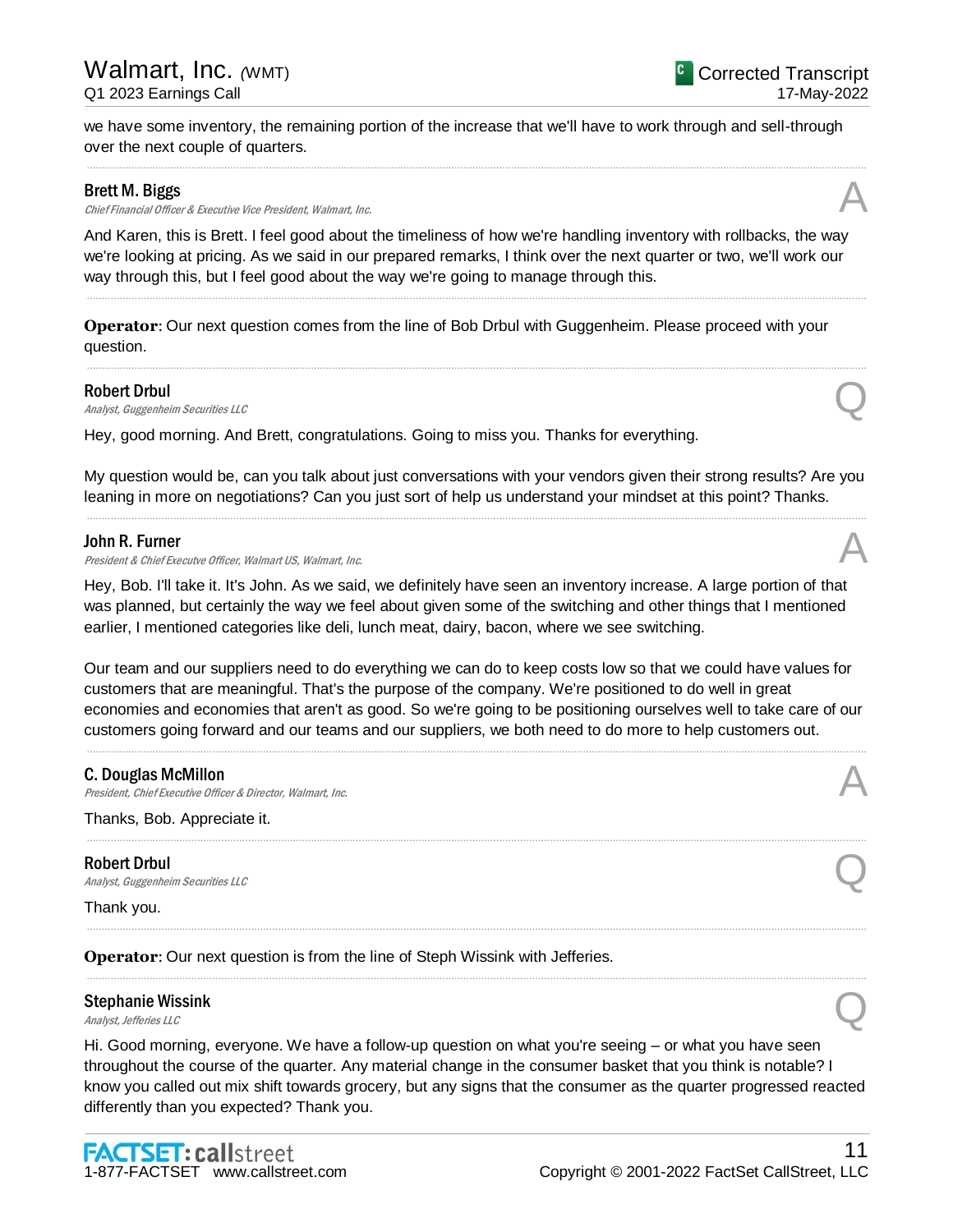#### C. Douglas McMillon

President, Chief Executive Officer & Director, Walmart, Inc.

Yeah, so on the basket, in the first quarter, we definitely had an impact due to the offsetting of stimulus from last year. We had a very strong quarter last year, one of the strongest quarters we ever had. So we expected an impact in general merchandise as we went into the quarter and we did see increased strengthening in food as the quarter went along, and then late in the quarter, and then to the beginning of the month of May, we've seen strengthening in general merchandise. I think it's a combination of warmer weather across the country and the response to the rollbacks that we put in place.

In terms of the consumer themselves, we've seen strong growth with higher income consumers, middle income, and lower income, but we do see definite strength with high-ticket items as I said with some consumers and others we do see some switching, which would include switching specifically from brands to private brands.

.....................................................................................................................................................................................................................................................................

.....................................................................................................................................................................................................................................................................

**Operator**: Thank you. Our next question comes from the line of Greg Melich with Evercore ISI.

## Gregory Melich Gregory Melich  $\bigotimes$  *Analyst, Evercore ISI*

Hi, thanks. My question was really about what's driving the basket and working down the inventory. So it's one question. But I guess, if we look at this quarter, is there a way to say how much was inflation and mix? I think you mentioned units were down. Could you give us a number to that? And then really on inventory, should we expect \$100 million of markdowns the next couple quarters? How do we think about that cadence?

.....................................................................................................................................................................................................................................................................

### John R. Furner

**John R. Furner**<br>President & Chief Executve Officer, Walmart US, Walmart, Inc.  $\mathcal{A}$ 

Hey, Greg. On the basket, first of all, what we're seeing right now is an increase in traffic and ticket. We did see units per basket slightly lower in the first quarter. We think that's a combination of some of the switching that we mentioned earlier, but also the offset of stimulus from last year. We had significant strength in categories that were affected by stimulus.

As far as the inventory positioning, the growth in the US specifically, about 33%. As I said earlier, the vast majority of that is inflation plus the improvements in availability that we have prepared for and intentionally purchased over the last few quarters. And then as I said, there is a portion of the inventory that we'll need the next quarter or two to work through.

Customers responding are very well to the rollbacks. We began those late in apparel in the first quarter and then extended more rollbacks into the second, and we're seeing a good response from both of those. So we think that over the next quarter or two, we'll sell-through the remaining inventory, the increase that we have on the books right now, and as you heard from Brett in the prepared remarks, we did raise guidance for the rest of the year on the top-line.

.....................................................................................................................................................................................................................................................................

.....................................................................................................................................................................................................................................................................

**Operator**: Thank you. Our next question is coming from the line of Michael Lasser with UBS.

#### Michael Lasser

**Michael Lasser**<br>Analyst, UBS Securities LLC

Good morning. Thanks a lot for taking my questions. Brett, congratulations. My question is the cost pressures that Walmart has encountered, comes on the heels of Amazon facing its own margin pressures. So to what extent are



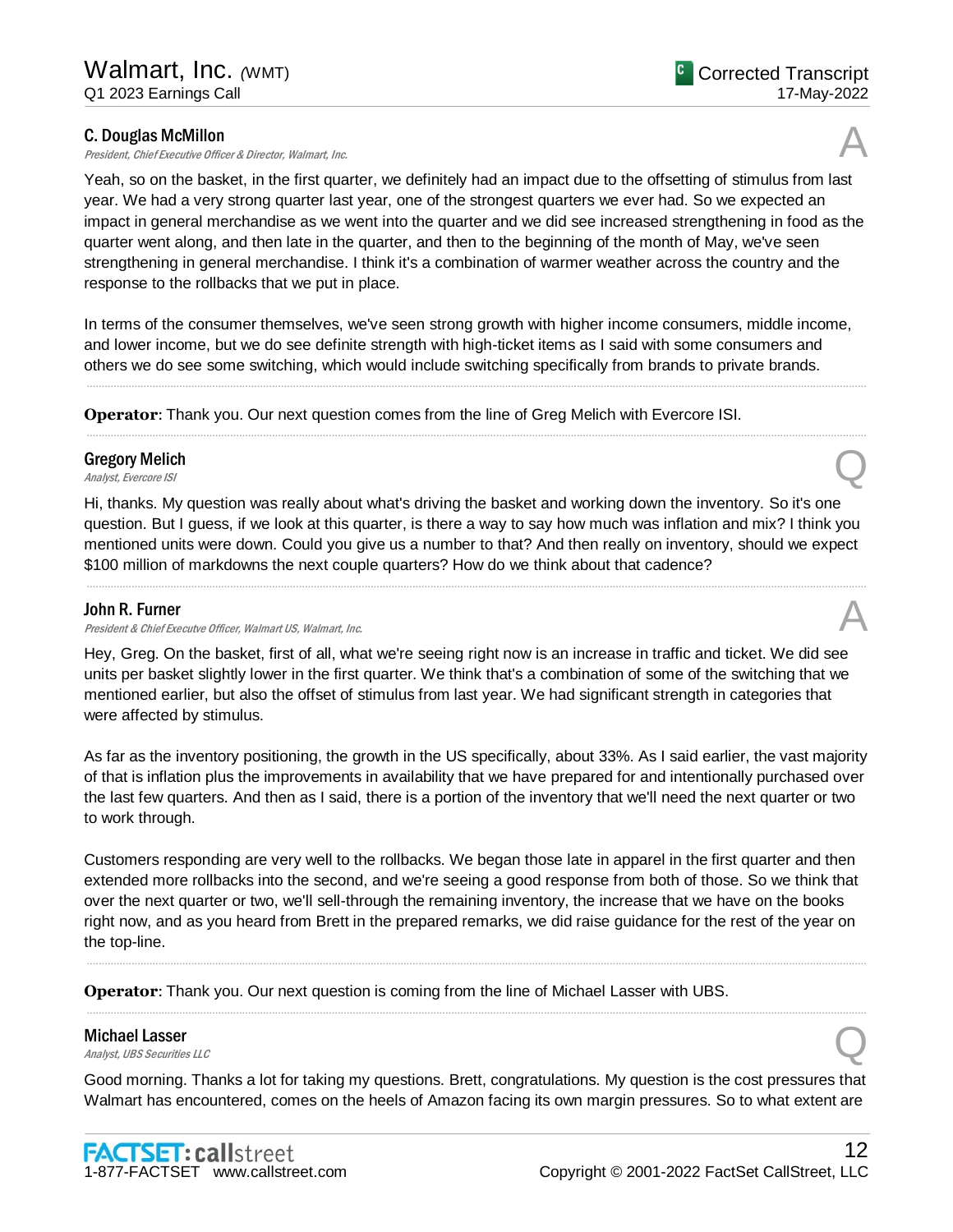these developments reflective of increased competition between Walmart and Amazon, and does it suggest the cost of doing business is rising as the macro uncertainty increases?

And as part of that question, should we assume that if these are just reflective of timing differences that you'll get all of these costs and margin pressures back in the first and second quarter of next year when you lap them? Thanks a lot.

.....................................................................................................................................................................................................................................................................

#### C. Douglas McMillon

President, Chief Executive Officer & Director, Walmart, Inc.

Michael, this is Doug. I think it's more about market dynamics than it is relative to competition, and I would expect to get these things back over time.

As we mentioned earlier, things moved quickly in the back half of the quarter, and it just takes a little bit of time to adjust and as we mentioned in the prepared remarks, we're managing things at an item level from a pricing point of view. But below that gross margin line, there were costs related to fuel and then the staffing issue that we mentioned that just need to be resolved. But we see those as being isolated to the quarter.

.....................................................................................................................................................................................................................................................................

.....................................................................................................................................................................................................................................................................

**Operator**: Our next question comes from the line of Peter Benedict with Baird.

#### Peter S. Benedict

**Peter S. Benedict**  $\bigotimes$ <br>Analyst, Robert W. Baird & Co., Inc.

Hey guys. Good morning. And congrats, Brett. So my question is just really on the profit guide for the year coming down, clearly first quarter and then some in the second. Is it right to view the second half profit guide largely intact here? Just curious kind of if your view on the holidays later this year have changed at all and if you've adjusted any orders accordingly? Thank you.

.....................................................................................................................................................................................................................................................................

#### Brett M. Biggs

Chief Financial Officer & Executive Vice President, Walmart, Inc.

Hey, Peter. It's Brett. Appreciate it. Yeah, when you look at the full year guidance, the way I would describe it, one quarter-to-quarter I'll probably go out being known for saying quarter-to-quarter margin is tough to predict, but I feel good about the guidance for the full year.

I think, if you work down through the profit, the P&L statement, there's a lot of variables there, more variables than typical because of what we're dealing within external environment. And you look at a range of outcomes of all those variables. When you add that up, you get to a bottom-line and that's what we felt for the full year.

How that comes quarter-to-quarter is a little more challenging to see. We gave guidance for the second quarter. Obviously that's a little closer in, but for the year, I feel good about the guidance and that kind of implies where we think we'll be in Q3, Q4, and as we always do, as we come out of Q2, we'll update you of how we see the world at that point.

.....................................................................................................................................................................................................................................................................

.....................................................................................................................................................................................................................................................................

**Operator**: Thank you. Our next question is coming from the line of Kate McShane with Goldman Sachs.

Kate McShane **Kate McShane**<br>Analyst, Goldman Sachs & Co. LLC Quarter of the Control of the Control of the Control of the Control of the Control of the Control of the Control of the Control of the Control of the Control of the Control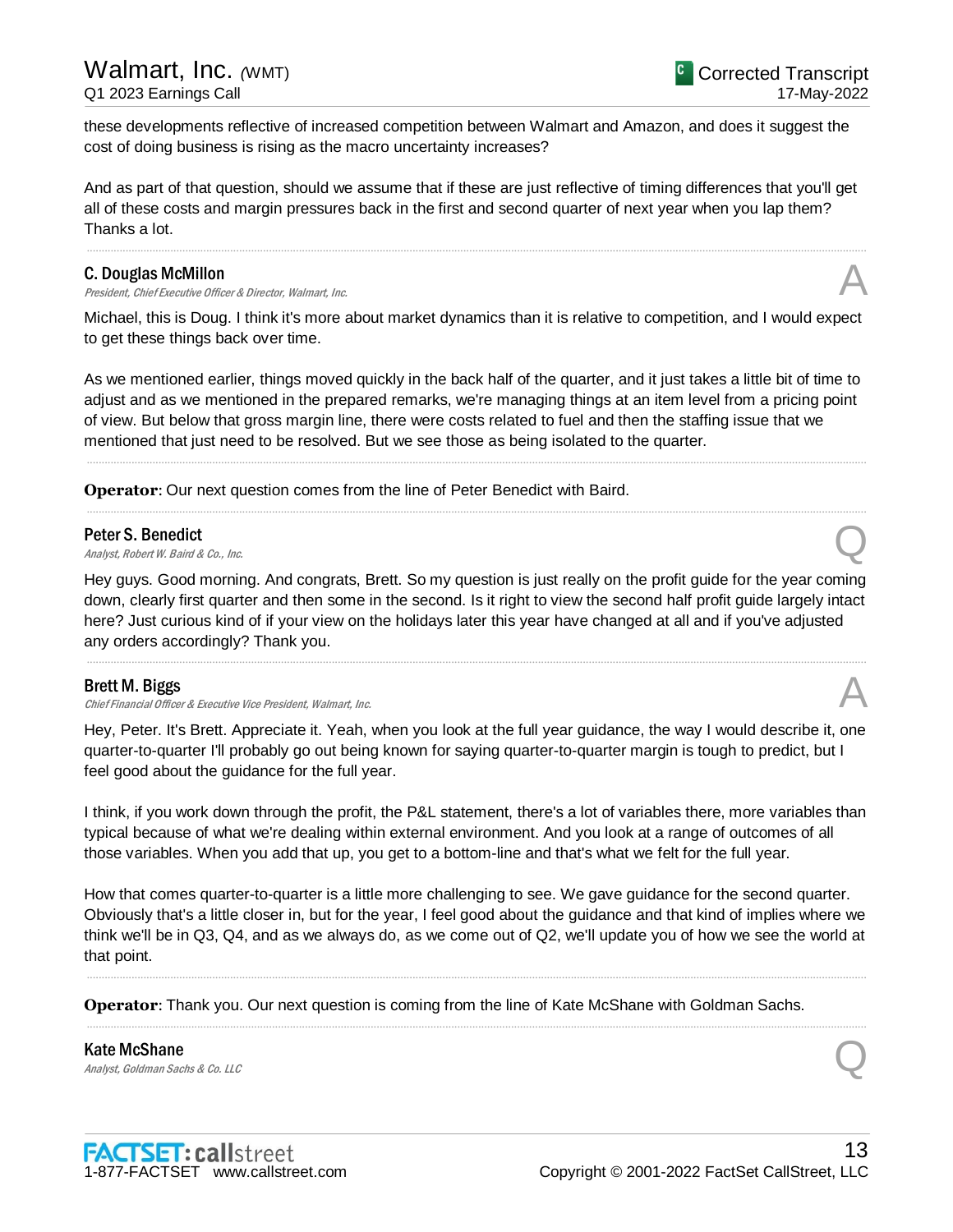Hi, good morning. Thanks for taking our question. I just wanted to ask about price gaps in grocery, if you're still happy with where you are with regards to price gaps in light of the level of inflation. And you mentioned tradedown of the private-label, but just curious in terms of maybe trade down from traditional grocery to Walmart grocery. Have you been seeing new customers come into the store?

.....................................................................................................................................................................................................................................................................

#### John R. Furner

President & Chief Executve Officer, Walmart US, Walmart, Inc.

Hey, Kate, it's John. Let me take the first question. On price gaps, this is of course something that we look at every week, every day, and our role with our customer is to make sure that customers can find values on everyday goods.

I think that my team specifically and our supply base, we need to do more to control costs to ensure that we can provide great values in retail for our customers. I mentioned a group of categories in proteins and dairy where we definitely see switching as we look at what's happening in the baskets. So, I think we have some work to do in terms of ensuring that we're providing the right values and we're going to do that across the second quarter going into the rest of the year.

.....................................................................................................................................................................................................................................................................

.....................................................................................................................................................................................................................................................................

**Operator**: Thank you. Our next question is from the line of Christopher Horvers with JPMorgan.

#### Christopher Horvers

**Christopher Horvers**<br>Analyst, JPMorgan Securities LLC

Thank you. I had a follow-up to that last question. So, the price architecture across retail has been pretty rational in pretty much every category. Are you seeing any change from the traditional grocers in terms of maybe they're becoming more high-low than they had been and getting back to where they were pre-COVID?

And related to that, you mentioned rollbacks and being an advocate for the consumer. Are the rollbacks focused in seasonal category where the inventory is heavy, or is there some rollbacks also occurring on the consumables side of the business?

.....................................................................................................................................................................................................................................................................

#### John R. Furner

President & Chief Executve Officer, Walmart US, Walmart, Inc.

We've really seen strengthening in grocery over the weeks in the quarter. The quarter strengthened on the topline later into the quarter and remained strong early in the month of May, favored by positioning, we're happier with our inventory levels versus where we have been in previous quarters, and then with warmer weather, we've seen a reaction from the consumer in the grocery categories.

In terms of the rollbacks specifically, we've positioned those over 10,000 rollbacks in seasonal and general merchandise categories. I mentioned earlier the inventory level up 33%, about – more than half that, a majority of that is not only inflation but it is improvement and availability across the entire network. And then there's a portion of the inventory that the rollbacks and other things that we have in place already will help us sell-through over the next couple quarters.

.....................................................................................................................................................................................................................................................................

.....................................................................................................................................................................................................................................................................

**Operator**: Our next question is from the line of Robbie Ohmes with Bank of America.

Robert F. Ohmes **Robert F. Ohmes**<br>Analyst, BofA Securities, Inc.  $\bigotimes$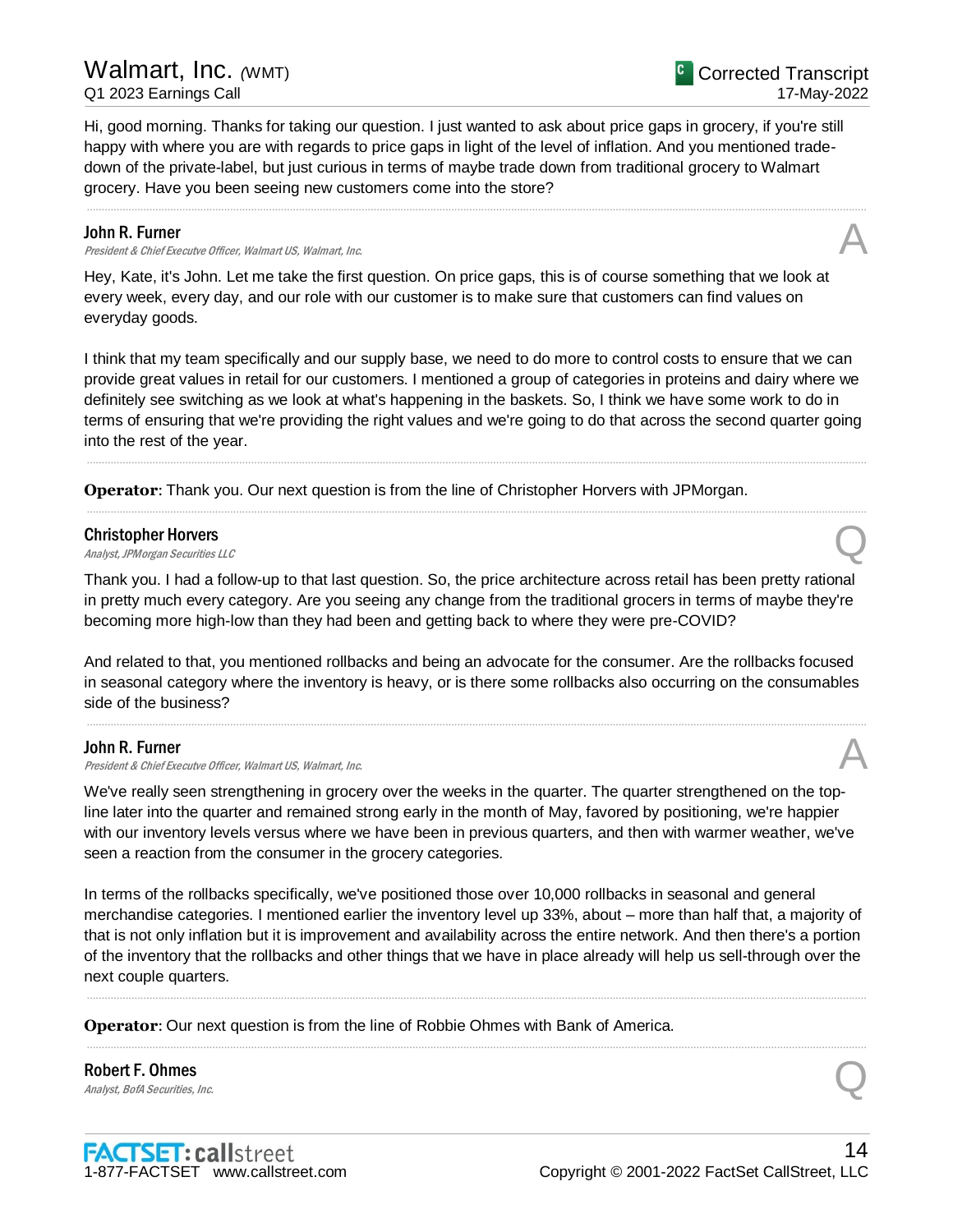Hey. Good morning. I wanted to ask just what you are seeing in the eCommerce outlook from here. Are people shifting back to stores? How should we think about that? And I think you mentioned the global advertising business was up 30%. How was that versus expectations, and how should we think about that going forward as well?

.....................................................................................................................................................................................................................................................................

#### John R. Furner

President & Chief Executve Officer, Walmart US, Walmart, Inc.

Yeah, in terms of eCommerce, we had about a 1% increase in the first quarter which is similar to Q4 last year. We definitely had pull-forward in growth over the last year or two given all the stimulus and change in consumer behavior. Stores were strong in the first quarter, but what we're seeing so far in the month of May is strength in both channels. So, it looks like the growth is more evenly spread, at least up to this point.

On advertising, we're pleased with the performance in the growth in the US market and the Walmart Connect team continue to make progress and grow our advertising business, and we feel like that's an exciting part of what we're doing is, one of our things that we stay focused on is the reshaping of the business and building a flywheel that will serve customers but also help the company raise [ph] income (38:39) levels and enable us to lower costs for our customers.

.....................................................................................................................................................................................................................................................................

#### Kathryn J. McLay

President and Chief Executive Officer, Sam's Club, Walmart, Inc.

And this is Kath from Sam's Club. I'm [indiscernible] (39:08) our income growth by 22% which is a really nice blend of curbside which we launched 18 months ago and as well as direct-to-home. And traffic really is strong into the club at 10%, so really nice blend of members shopping us across all channels.

#### Judith McKenna

President & Chief Executive Officer-Walmart International, Walmart, Inc.

It's Judith here from International, similar trends across the International business, really encouraged at looking at some of the two-year eCommerce stacks that we're seeing around the world. So, Walmax at 185% two-year stack, China 149% and Canada at 112%. Similar blend as we have seen people coming back into our stores as well. The team are keeping momentum in eCommerce.

From an ad-tech perspective, and advertising revenue, Flipkart in particular are doing a really nice job here in building out that platform and supporting small sellers as well as [ph] earn that (40:07) business in new revenue streams, so they saw some good growth year-on-year in that and then we're taking a lot of learnings from them in that space as well.

.....................................................................................................................................................................................................................................................................

.....................................................................................................................................................................................................................................................................

**Operator**: The next question comes from the line of Oliver Chen with Cowen.

#### Oliver Chen

**Oliver Chen**<br>Analyst, Cowen & Company  $\mathbb{Q}$ 

Hi. Thank you. In the prepared remarks, you called out timing strategy a few times. As we think about timing and managing the inflation relative to what you can do on the top-line, I would love to hear more about that in our modeling.

And second, just a bigger picture question on Walmart+ and the flywheel. I would love any updates there. It looks like you're making lots of great progress. Congrats Brett, as well. Thank you. .....................................................................................................................................................................................................................................................................









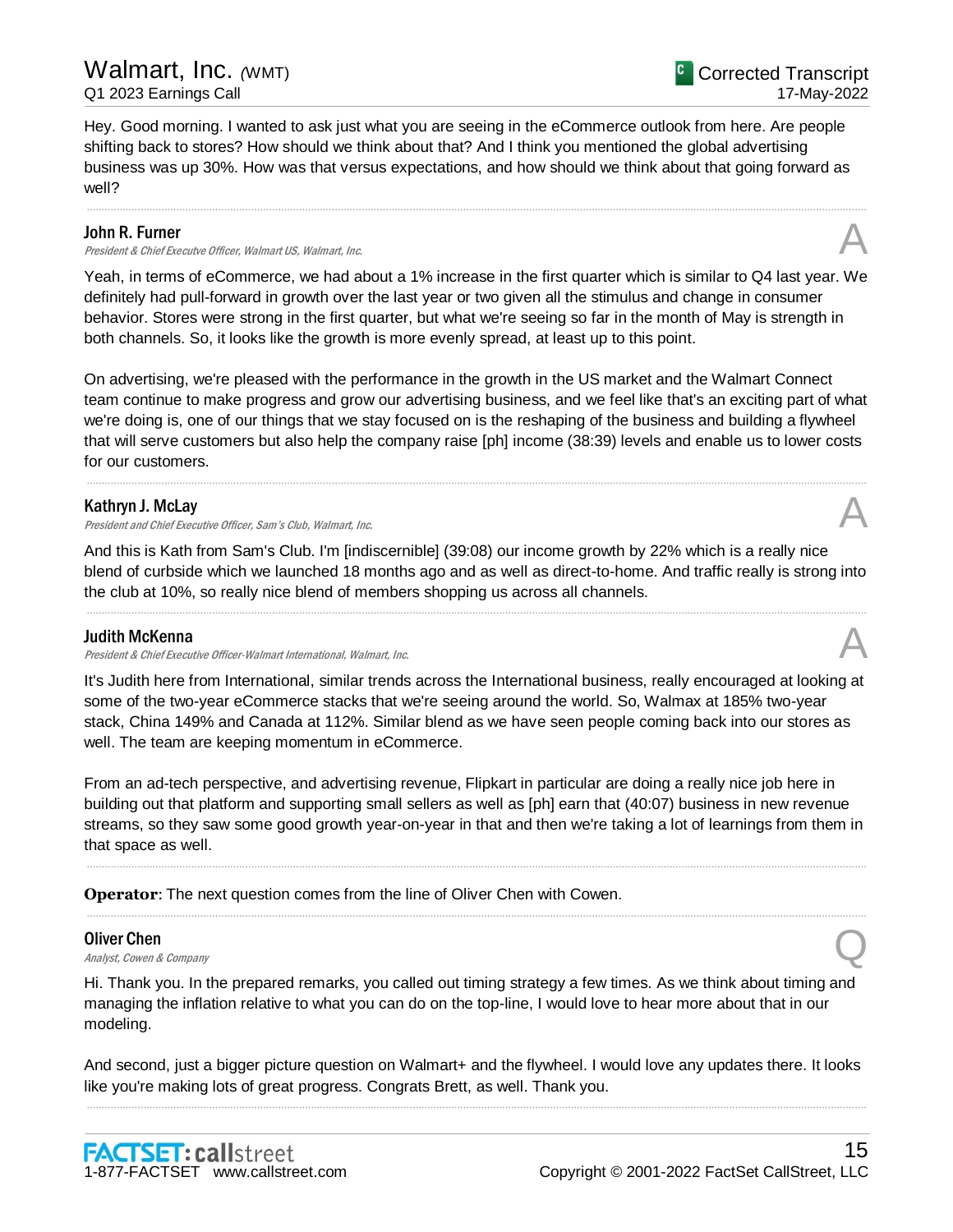Chief Financial Officer & Executive Vice President, Walmart, Inc.

Thanks, Oliver.

#### John R. Furner

**John R. Furner**<br>President & Chief Executve Officer, Walmart US, Walmart, Inc.  $\mathcal{A}$ 

**C** Corrected Transcript 17-May-2022



.....................................................................................................................................................................................................................................................................

And then on the entire flywheel, Plus is an important piece of the flywheel. When you look at the flywheel and step back, we have the business that's in stores, we have our eCommerce business including a Marketplace, we're making progress in health care and financial services with the acquisitions that we managed to complete and have under the one banner. And then Plus along with Walmart Connect and data ventures are all important pieces of the flywheel.

Really pleased with the progress the team has made in terms of growing the pickup business and offering more slots for customers, becoming more flexible and our NPS scores are improving in those categories. And it's great to see the team make the progress they've made.

.....................................................................................................................................................................................................................................................................

.....................................................................................................................................................................................................................................................................

**Operator**: Thank you. The next question is from the line of Rupesh Parikh with Oppenheimer.

#### Rupesh Parikh

**Rupesh Parikh**<br>Analyst, Oppenheimer & Co., Inc.  $\bigotimes$ 

Hey, good morning. Thanks for taking my question. So, I just wanted to ask on the Walmart US, the inflation levels you guys are seeing. Is there any way you can quantify the level of inflation you're seeing across both grocery and GM? And at this point, any signs that maybe some of the inflationary pressures are starting to peak?

.....................................................................................................................................................................................................................................................................

## C. Douglas McMillon

**C. Douglas McMillon**<br>President, Chief Executive Officer & Director, Walmart, Inc.  $\mathcal{A}$ 

Yeah, I'll jump in. I think, John, you can add what you want, but on the food side, we're seeing double-digit inflation and I'm concerned that that inflation may continue to increase. And then on the GM side, we may see that turn faster during the course of the year, so when you look at our inventory numbers, part of what's driving the inventory up as we mentioned earlier is that food is just inflated, so we'll manage in-stock, we'll manage features and food.

When you think about the general merchandise side, break that into apparel and hardlines, apparel, we were appropriately aggressive as we started the year in terms of our inventory levels. And as we mentioned before, we can rollback prices in apparel as we've done and still be helpful from a margin mix point of view and we'll work through that as we go through the second quarter and beyond if necessary. But the good news is, we've got the summer in front of us and much rather have these issues in March and April than to have them later in the season.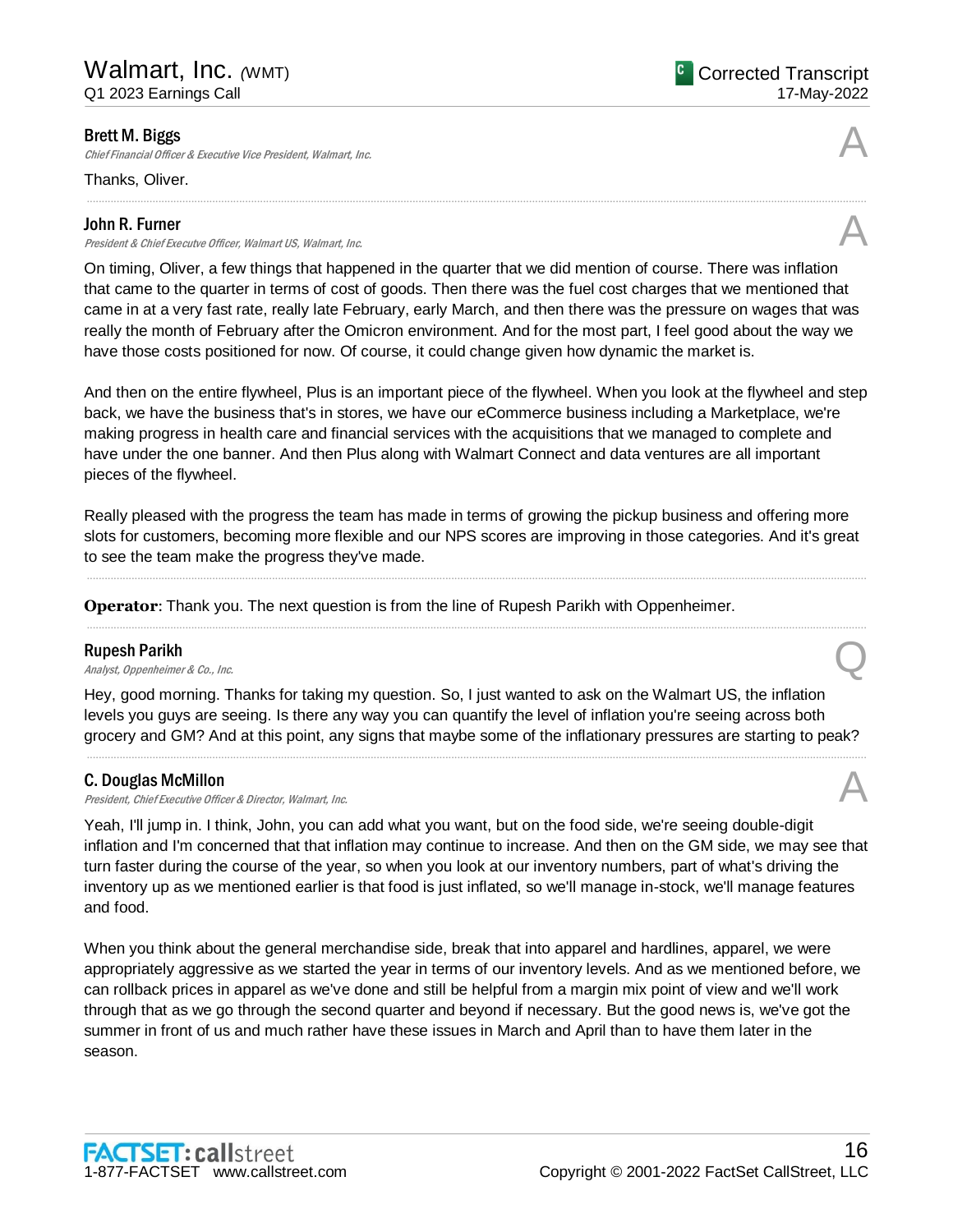And then on the hardline side, kind of the same thing, we've got basic side counter in-stock that needs to be strong. And on the non-basic goods that we feature, we'll manage those inventory levels, take rollbacks in some cases to manage through the total. And as the customer pays more for food, their GM behavior is something that we'll watch closely. We'll not only watch the opening price-point and pack size change on the food side for some customers that move to private brands, but we'll also watch what that means for the general merchandise side of the business.

.....................................................................................................................................................................................................................................................................

#### John R. Furner

President & Chief Executve Officer, Walmart US, Walmart, Inc.

Yeah, as Doug said, I feel really good about the rollbacks and the rollback presentations we see in stores. I've been in stores all over the country. The stores are excited about the rollbacks and customers responding. The execution has been strong. And as Doug mentioned with food inflation with the growth we've seen in the first quarter, I'm also concerned about the rate at which prices have risen in the country and our team, our supply base, we need to do more to keep costs low, and where we see the switching from brands to private brands we'll continue to watch that for a group of customers but we've got to all work harder to keep prices low for the American consumer.

.....................................................................................................................................................................................................................................................................

.....................................................................................................................................................................................................................................................................

**Operator**: Our next question comes from the line of Michael Baker with D.A. Davidson.

#### Michael Baker

**Michael Baker**<br>Analyst, D.A. Davidson & Co. Quarter and Communications of the Communication of the Communication of Communications of Communications of Communications of Communications of Communications of Communications

Yeah, hi. Perfect segue into my question, just following up on that. I mean there's some countervailing things that I'm hearing and I guess is that there are a lot of different product categories but you're talking about keeping prices low and rolling back. And that's really I think always been your mission in inflation environments is to make sure the consumer can still afford basic needs. But then you also were talking about starting – taking – I think you were saying taking more price increases as we go ahead and catching up on some of the timing on some price increases. So can you help square those countervailing wins if you would? Thanks.

.....................................................................................................................................................................................................................................................................

## C. Douglas McMillon

President, Chief Executive Officer & Director, Walmart, Inc.

Yes, happy to talk more about that. When things like cost of goods increase and we make the decision with our supply base that that's appropriate, then those types of increases do flow through retail pricing, but there were some things in the first quarter that happened very quickly, we mentioned the labor after the Omicron variant, we had a significant number of people come back where we had been over-scheduling and over-staffing due to leaves, all came back at the same time.

The fuel increase that happened so quickly at the end of February early into March, those kinds of things along with we mentioned charges in supply chain and then we had this fire, which our team did a wonderful job keeping associates safe and getting them out of the building. But we lost those centers. Those were costs that came in very quickly that we feel are more isolated in the first quarter and some of those costs did not flow-through because we believe they were short-term in nature.

So we'll continue to flow what we need to flow at the right timing, but Brett said something earlier that's really important. It's very difficult in an environment that's had so many [ph] dynamic (46:07) changes to manage the margins quarter-to-quarter.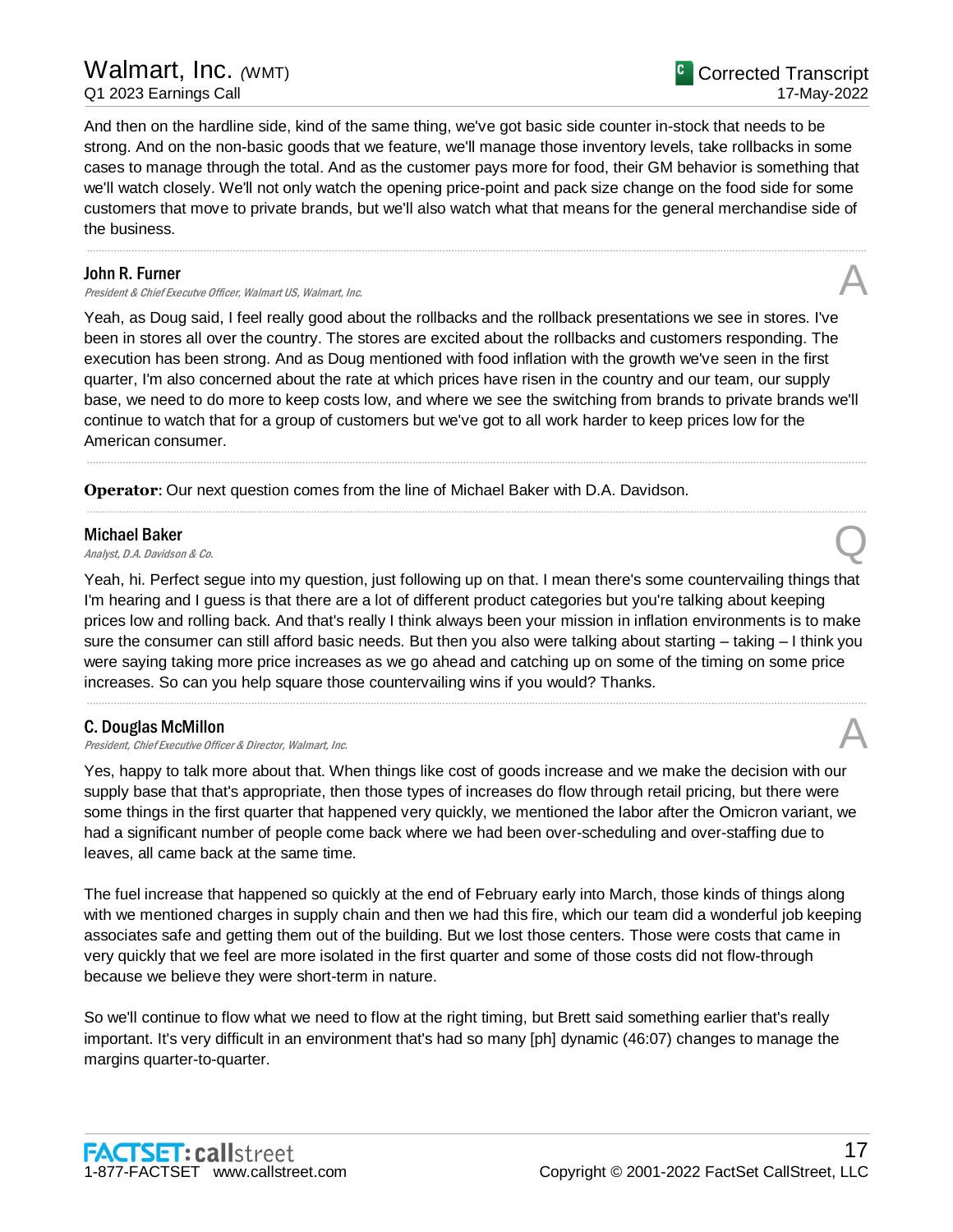Over the longer-term, our team is very capable of managing these quarters and we've done that for a long time, but not all the costs and changes happen when the quarter begins and when the quarter ends.

.....................................................................................................................................................................................................................................................................

#### Brett M. Biggs

Chief Financial Officer & Executive Vice President, Walmart, Inc.

One of the more fun and interesting parts of retail is the management of margin and blending the portfolio of items, and I always remember one of my first buying responsibilities was in food and the leader in our area talked to us, this was quite a long time ago, about profit for the month and profit for the quarter and that we needed to raise profitability, and so he asked the buyers, I was one of them, to come back with a plan on what prices we were going to reduce by the end of the day.

And I paused for a second and thought, ah, we're going to raise profit by reducing prices, because I was pretty new, a rookie, but it's really cool to go back and look at which items maybe elastic that have above-average margins. Bring those prices down to mix yourself up, so part of what's at play here is you've got food inflation moving up, but we've got general merchandise categories like apparel and some of our hardlines categories to play with, and the beauty of it is customers are even more price-sensitive right now, they're paying close attention, fuel prices are high, food prices are high, and so when you bring something down in sporting goods or hardware, one of these other categories they notice even more than they would notice before and that makes the elasticity impact be different than it would be otherwise, which blends the mix up. So what basically you end up with is a bunch of buyers that are portfolio managers.

.....................................................................................................................................................................................................................................................................

.....................................................................................................................................................................................................................................................................

**Operator**: Our next question is coming from the line of Robert Moskow from Credit Suisse.

#### Robert Moskow

**Robert Moskow**<br>Analyst, Credit Suisse Securities (USA) LLC

Hi. Thanks. As a follow-up to that anecdote, isn't that also saying that really there's not much you need to do on food prices that the consumer seems to be absorbing those higher food prices very well, shifting more of their spending to food instead of gen merch? So how aggressive do you think you really need to be on food pricing and private-label in this environment? It sounds like you want to focus more on the pricing in general merch.

.....................................................................................................................................................................................................................................................................

#### C. Douglas McMillon

President, Chief Executive Officer & Director, Walmart, Inc.

We'll manage both. I mean, price gaps matter and we know where to put our price gaps to grow profitable growth, so we'll manage both actively. And we do want customers to have lower prices on food and we want to sell more general merchandise, and so we'll partner with the suppliers on the food and consumables side to try and bring those costs down.

The lead times in many general merchandise categories are longer, so Peter asked earlier about the fourth quarter. Obviously we're thinking about units by category right now, but as we make those unit decisions, many of those are inflated in some ways, so you're managing dollars at the same time you're managing units to get an outcome and we'll actively manage both sides of it.

.....................................................................................................................................................................................................................................................................

#### Brett M. Biggs

**Brett M. Biggs**<br>Chief Financial Officer & Executive Vice President, Walmart, Inc. And Alta Chief Financial Officer & Executive Vice President, Walmart, Inc.

And we want to ensure that we don't manage the customer message as an average. We serve a lot of customers and different customers are in different places and we want to be thoughtful about customers all across the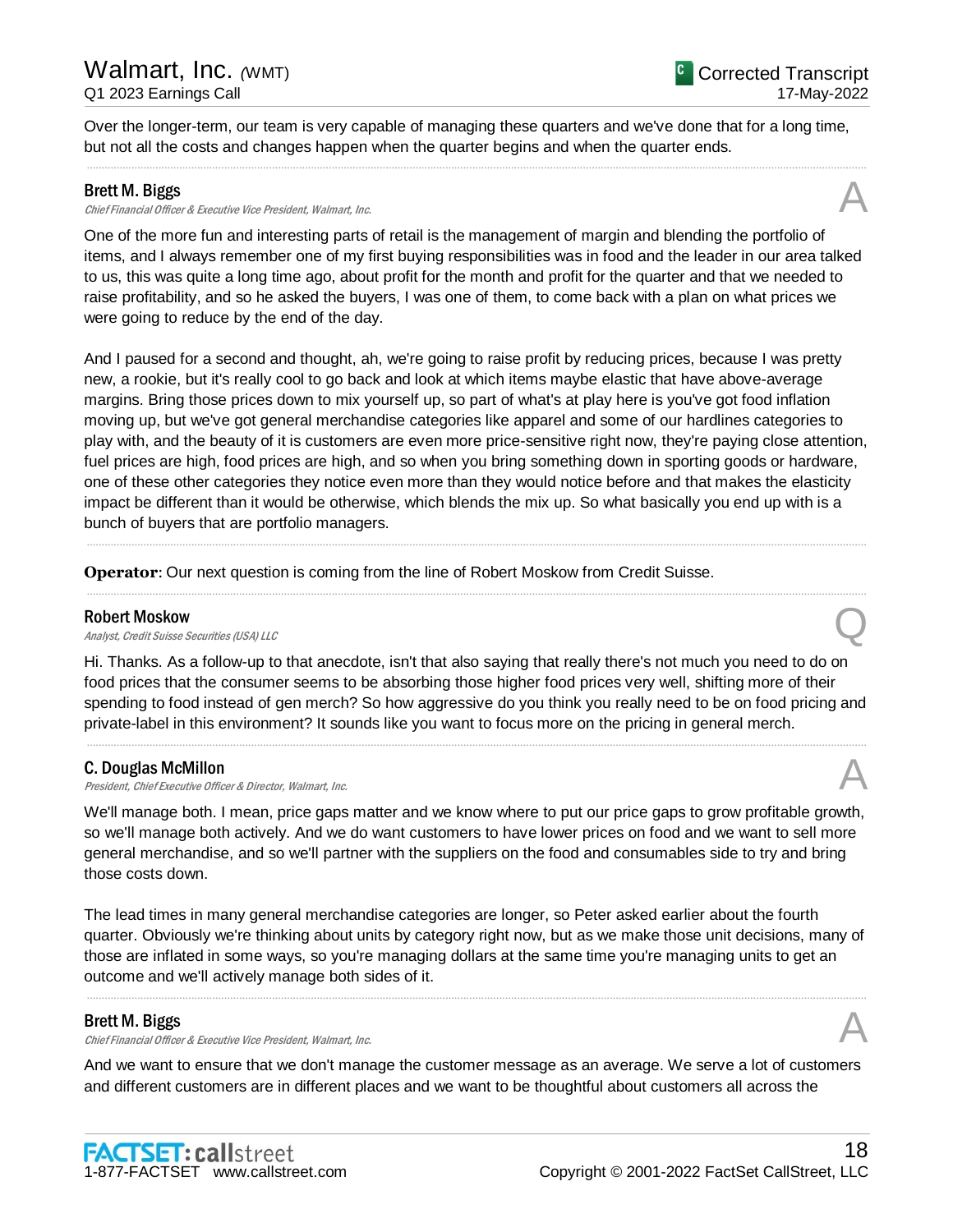country and in different geographies ensuring that all customers can get the value they'd expect from shopping with Walmart.

.....................................................................................................................................................................................................................................................................

#### C. Douglas McMillon

**C. Douglas McMillon**<br>President, Chief Executive Officer & Director, Walmart, Inc.  $\mathcal{A}$ 

Not all of them can afford to absorb this and they need our help and so we do, as we mentioned earlier, stay focused on opening price-point food items, a loaf of bread, a gallon of milk, a can of tuna, mac & cheese, protein categories, are we helping a family that's at the lower-end of the income scale to be able to afford to feed their families during this inflationary time, and given that stimulus checks happened last year, there was some benefit to some of those folks that is eroding over time and as we look at the rest of the year, that's something that's on our mind.

.....................................................................................................................................................................................................................................................................

.....................................................................................................................................................................................................................................................................

**Operator**: Our next question is from the line of Chuck Grom with Gordon Haskett.

#### Chuck Grom

**Chuck Grom**<br>Analyst, Gordon Haskett Research Advisors **Q** 

Hey, guys. Brett, congrats again. Just on the digital side, up 1%, you talked about some capacity issues. Can you talk about that, flesh it out a little bit, and how we should think about the trajectory of digital sales over the next couple of quarters?

.....................................................................................................................................................................................................................................................................

#### John R. Furner

President & Chief Executve Officer, Walmart US, Walmart, Inc.

Hey, Chuck. It's John. Good morning. As we said, the growth rate in Q1 was 1%. Same as the fourth quarter. As far as capacity, what happened in Indianapolis was a tough event for the team to go through. Our team did a great job of keeping people safe. Everyone was out of the building in less than five minutes, but the building was a loss. It was a large fulfillment center in our network.

The positive out of that is we have a lot of stores and we have other fulfillment centers and within about 72 hours, the team was able to reroute the majority of the orders into other places in the country. There was certainly some logistics costs with doing so because it was such a big center, but they moved relatively quickly.

There was some top line impact, as you can imagine, in each of these centers particularly with our assortment including our fulfillment services, they are unique items that are in each of those facilities, and as Doug said, just like our lead times are long in general merchandise, so are that of our suppliers and our sellers.

So there's some impact there but looking at the business most recently as we talked about with Walmart Connect and other parts of commerce, now that we're into the second quarter, early signs of May are given some of the increases in temperature, the seasonal categories have really taken off and that would include walmart.com and our eCommerce business.

.....................................................................................................................................................................................................................................................................

.....................................................................................................................................................................................................................................................................

**Operator**: Our next question is coming from the line of Paul Lejuez with Citi.

#### Paul Lejuez

**Paul Lejuez**<br>Analyst, Citigroup Global Markets, Inc.  $Q$ 

Hey, thanks, guys. You mentioned less gross margin pressure in 2Q versus 1Q, I believe. I'm curious if you'd expect that sequential improvement to continue in each quarter for the remainder of the year.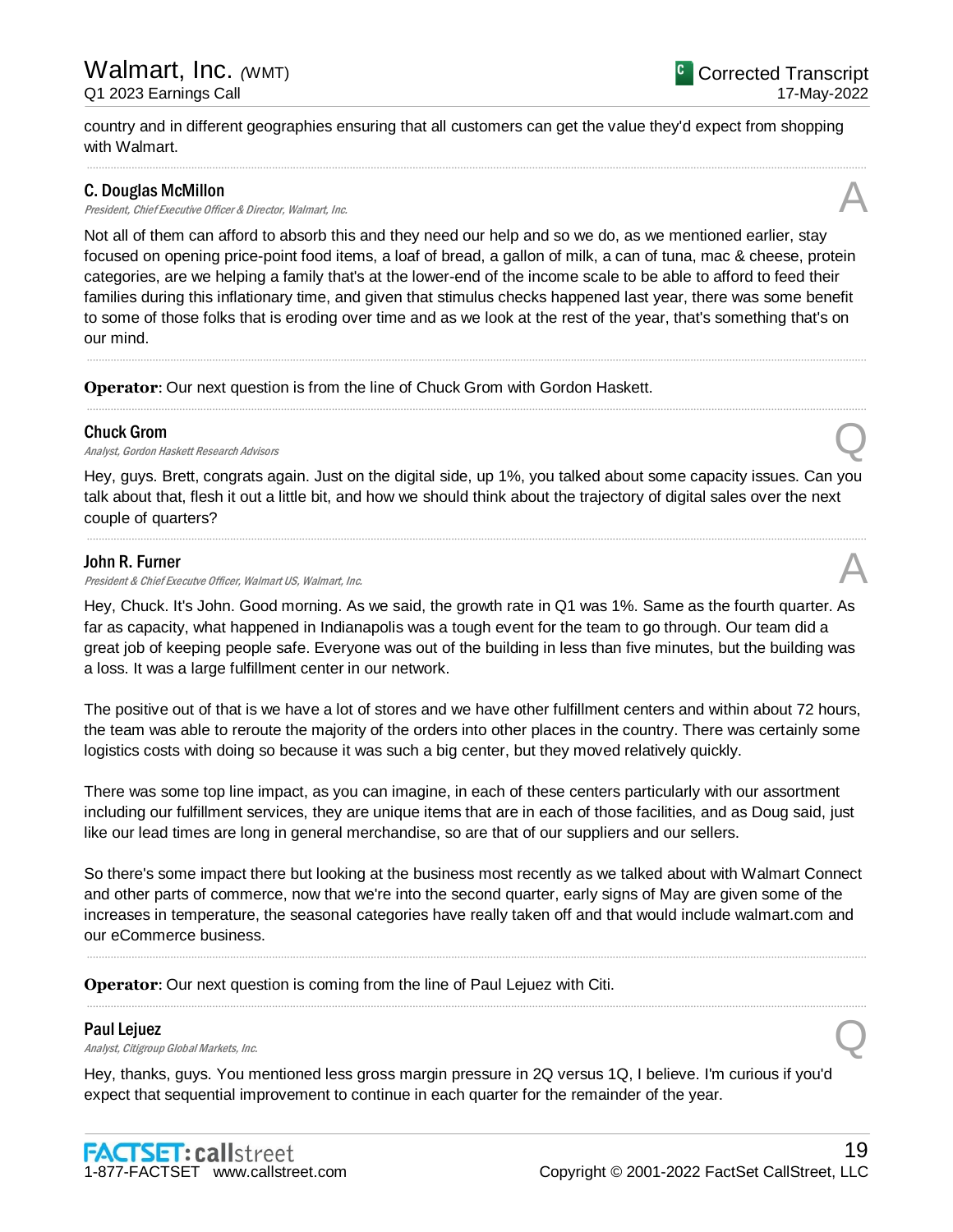And related to that, I'm curious what sort of impact did you see from your higher-margin growth businesses this quarter and do you expect those businesses to have a more material positive impact as we move through the year? Thanks.

.....................................................................................................................................................................................................................................................................

#### C. Douglas McMillon

President, Chief Executive Officer & Director, Walmart, Inc.

I think on margins in Q2 versus Q1, we still have this issue where we've got to make sure we're doing everything we can with our suppliers to manage our costs so that we can keep food pricing in a great spot for consumers. We think about our price gaps every day, we talk about it every day, every week and we manage those carefully.

And what we need to do is work together with our supply base in categories like we mentioned in proteins and dairy where we see some switching from brands to private brands, and we see switching from gallons of milk to half gallons of milk, as I said this morning we've got to do what we can in those categories to keep costs low.

.....................................................................................................................................................................................................................................................................

#### Brett M. Biggs

Chief Financial Officer & Executive Vice President, Walmart, Inc.

I think the biggest issue as it relates to gross margin Q2 through Q4 will be mix and we didn't have favorable weather in the first quarter. As the temperatures warmed up we saw stronger sales in GM, apparel included, and so one of the reasons why we mentioned that Q2 looks like it'll have less pressure is that we think the mix will be different in Q2 than it was in Q1.

.....................................................................................................................................................................................................................................................................

.....................................................................................................................................................................................................................................................................

.....................................................................................................................................................................................................................................................................

.....................................................................................................................................................................................................................................................................

**Operator**: Our next question is from the line of Ben Bienvenu with Stephens.

## Ben Bienvenu **Ben Bienvenu**<br>Analyst, Stephens, Inc.  $\bigotimes$

Hey, thanks. Good morning. And Brett, I'll add my congratulations. Thanks for everything through the years.

#### Brett M. Biggs

Chief Financial Officer & Executive Vice President, Walmart, Inc.

Thanks, Ben.

Ben Bienvenu **Ben Bienvenu**<br>Analyst, Stephens, Inc.  $\bigotimes$ 

I want to ask, with the start to Q2, where do you feel like you have the best handle on the business, what are the biggest challenges you're still seeing? And then you noted your goal for the remainder of the year is to get back to your original guidance. If you're going to achieve that goal, how do you think you're most likely to do that?

.....................................................................................................................................................................................................................................................................

#### C. Douglas McMillon

**C. Douglas McMillon**<br>President, Chief Executive Officer & Director, Walmart, Inc.  $\mathcal{A}$ 

Let's go back to Paul for just a second. I think we missed the second half of his question and then we'll come back.

He asked about the higher-margin growth businesses like Walmart Connect and whether we expect those to continue to grow. We shared that Q1 was up about 30%. Those ancillary businesses in the US and around the world are growing and we expect that to continue and we're excited about that. And frankly, when I look at the Q1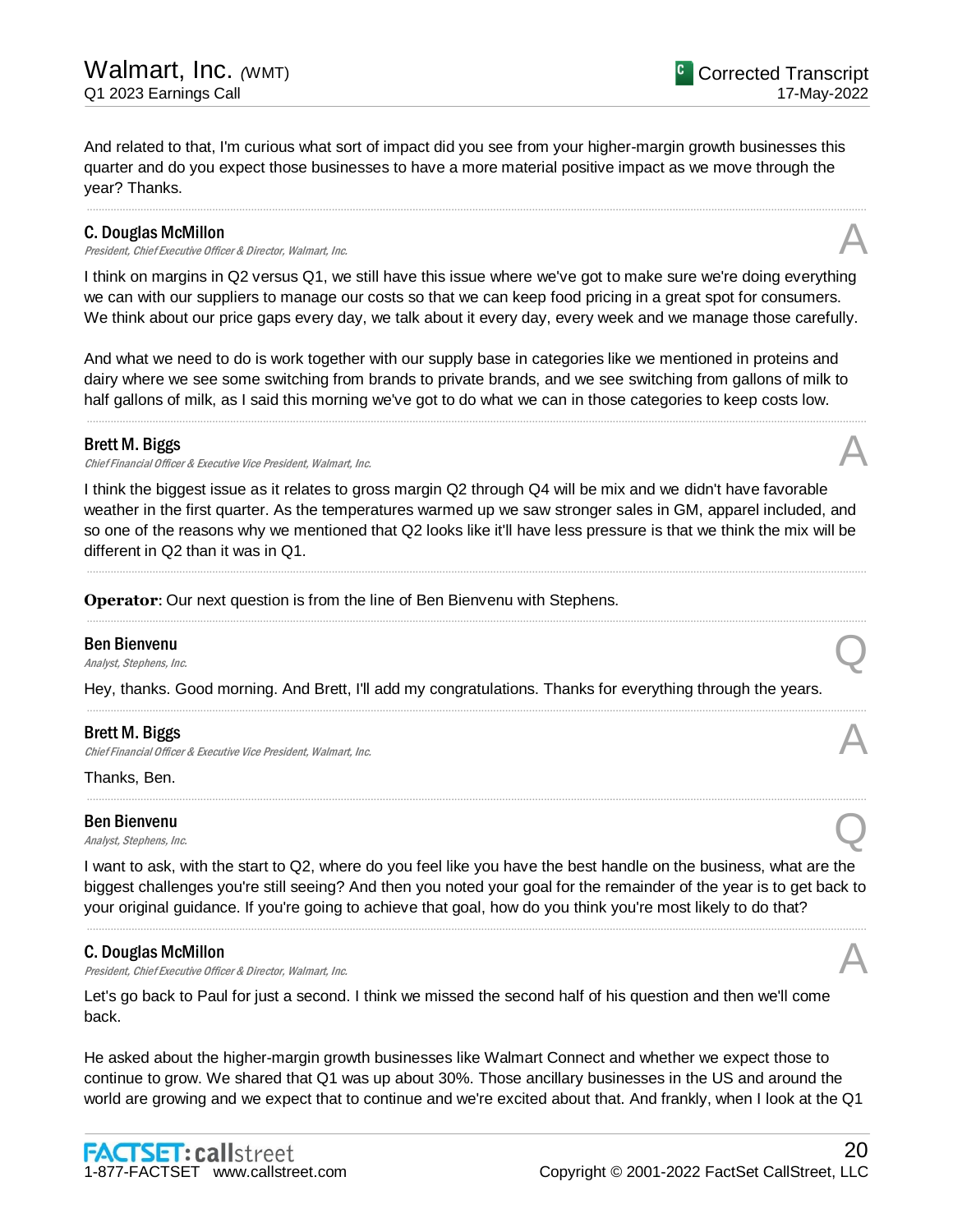Copyright © 2001-2022 FactSet CallStreet, LLC

## results, I understand the response to a miss but I hope that some of the underlying improvement that's happening and the shaping that's taking place with the business model isn't totally lost on people, as I think that's going to continue and it'll result in a company that's more resilient and more diversified on the bottom line.

#### Brett M. Biggs

Chief Financial Officer & Executive Vice President, Walmart, Inc.

And on the mix, as far as where we are now, really good improvements since late in Q1. We mentioned the rollbacks in apparel. Those are high-margin businesses that are accretive to the total, so the rollback is there, with the rollbacks they still helped the business in terms of sales and margin. And then really, really pleased with results in commerce and stores regarding seasonal merchandise and what we're seeing as we get into the second quarter now that we've got some warmer weather. It looks really strong from our view.

.....................................................................................................................................................................................................................................................................

#### John R. Furner

President & Chief Executve Officer, Walmart US, Walmart, Inc.

And, Ben, you asked about the comment – I made the comment about being focused still on our original guidance, and I think that's a statement to what I see inside the company, what I've always known the company would be, high sense of urgency, really smart people able to work on in any kind of challenge, we've seen that over the last 2.5 years. I think we've managed incredibly well, the last 2.5 years, so we're still focused on what we said at the first of the year, but felt it appropriate to reduce the guidance officially based on the first quarter. But it's one quarter to the year, and there's still a lot of levers to pull, so that's why I made that comment.

.....................................................................................................................................................................................................................................................................

.....................................................................................................................................................................................................................................................................

**Operator:** Our next question comes from the line of Scot Ciccarelli with Truist Securities.

## Scot Ciccarelli

**Scot Ciccarelli**<br>Analyst, Truist Securities, Inc.  $\bigotimes$ 

Good morning, guys. So the last time we saw consumer weakness in greater private-label concentration, it started to become self-fulfilling meaning consumers were focusing on private-label and so you provide more shelf space to private-label to drive more private-label sales, so on and so forth.

So when you look at today's environment and the price increases vendors are trying to pass on, should we expect private-label mix to continue to increase in the coming quarters? Thanks. .....................................................................................................................................................................................................................................................................

## C. Douglas McMillon

**C. Douglas McMillon**<br>President, Chief Executive Officer & Director, Walmart, Inc.  $\mathcal{A}$ 

Yeah, I wouldn't want to see us adjust shelf allocation much. This is more about just staying in-stock and letting the customer decide.

.....................................................................................................................................................................................................................................................................

#### Brett M. Biggs

Chief Financial Officer & Executive Vice President, Walmart, Inc.

Yeah, I feel exactly the same way. We serve a broad range of consumers and we serve them in different places. We serve customers in the store, we serve them at the curb and pickup, we serve them in their home in their refrigerator and we deliver direct, so I think we just have such a broad range of offering that we can serve all consumers well and if customers buy one item more than the other, we'll replenish it that way, but I see us staying in position to be able to serve a wide range of consumers.

.....................................................................................................................................................................................................................................................................



![](_page_20_Picture_22.jpeg)

![](_page_20_Picture_23.jpeg)

21

![](_page_20_Picture_24.jpeg)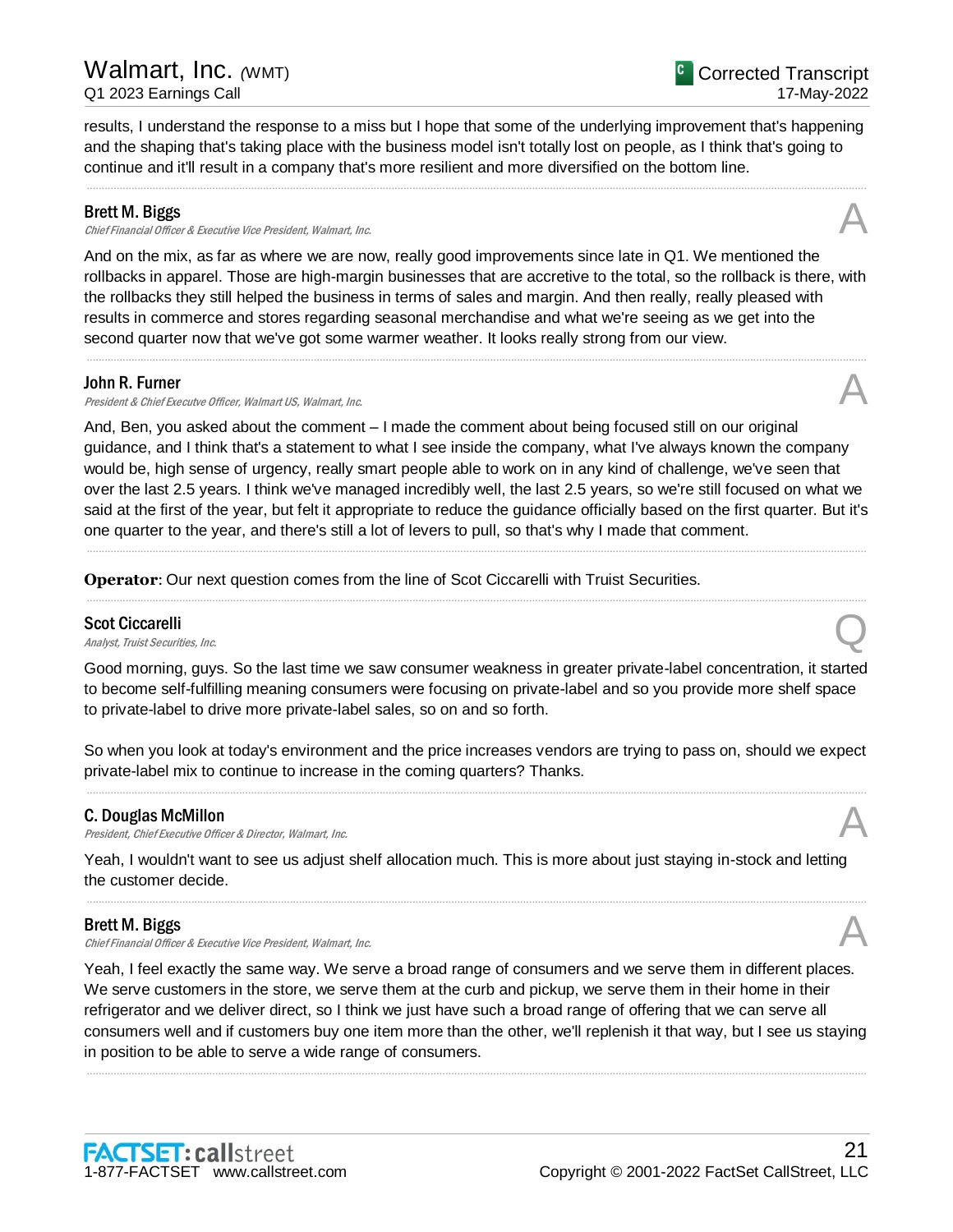**Operator**: Thank you. At this time, we've reached the end of our question-and-answer session, and I'll turn the call back to Dan (sic) [Doug] (57:09) McMillon for closing remarks.

.....................................................................................................................................................................................................................................................................

.....................................................................................................................................................................................................................................................................

.....................................................................................................................................................................................................................................................................

## C. Douglas McMillon

President, Chief Executive Officer & Director, Walmart, Inc.

This is Doug McMillon. There are a lot of Dans around here, though.

#### **Operator**: Sorry about that.

## C. Douglas McMillon

President, Chief Executive Officer & Director, Walmart, Inc.

No problem. I'll start by thanking Brett, and Brett has done an outstanding job for a lot of years all over the company. He's been a great partner not just to me but to all of us. His judgment, his character, his knowledge of the company, just who he is as a person, it's a great accomplishment we've some to see of both Walmart and you've done a great job and we're going to miss you. And I wish we'd gone out on a great quarter celebrating you in that way, so you can chime-in from the cheap seats when things get better.

Speaking of things getting better, we're motivated to have a really strong year. We're understanding the environment, trying to convey to you all what we see going forward, but we expect customers and members to come our way. We're going to keep growing overall. We're going to keep growing our share and we're going to change the business model of the company to be more profitable. And there were some things that happened during the quarter that were different than what we expected, and we're trying to be very transparent about those things. And then with performance, earn your trust and just keep moving forward and make this as isolated of an issue as we can.

There is a lot of uncertainty looking forward. Things are very fluid. I know you all are gathering information every day, and so are we, and as I talk to people across the country and across the world, there seems to be more uncertainty now in a very fluid environment, and so we'll just deal with that and we like the hand that we've got to play.

We've got a great set of assets. We've got a great set of people and when things are more difficult we should outperform, and so our first quarter performance is a disappointment to us and we're going to it put behind us and have a strong year.

Looking forward to seeing you in person, those of you that can make it to the meeting on June 3. We'll be down in Fayetteville and we're going to have a bunch of associates and kind of get back to a pre-pandemic-type week which we're all excited about and we hope to see you there.

.....................................................................................................................................................................................................................................................................

Thank you, all.

**Operator:** This concludes today's conference. You may disconnect your lines at this time. Thank you for your participation.